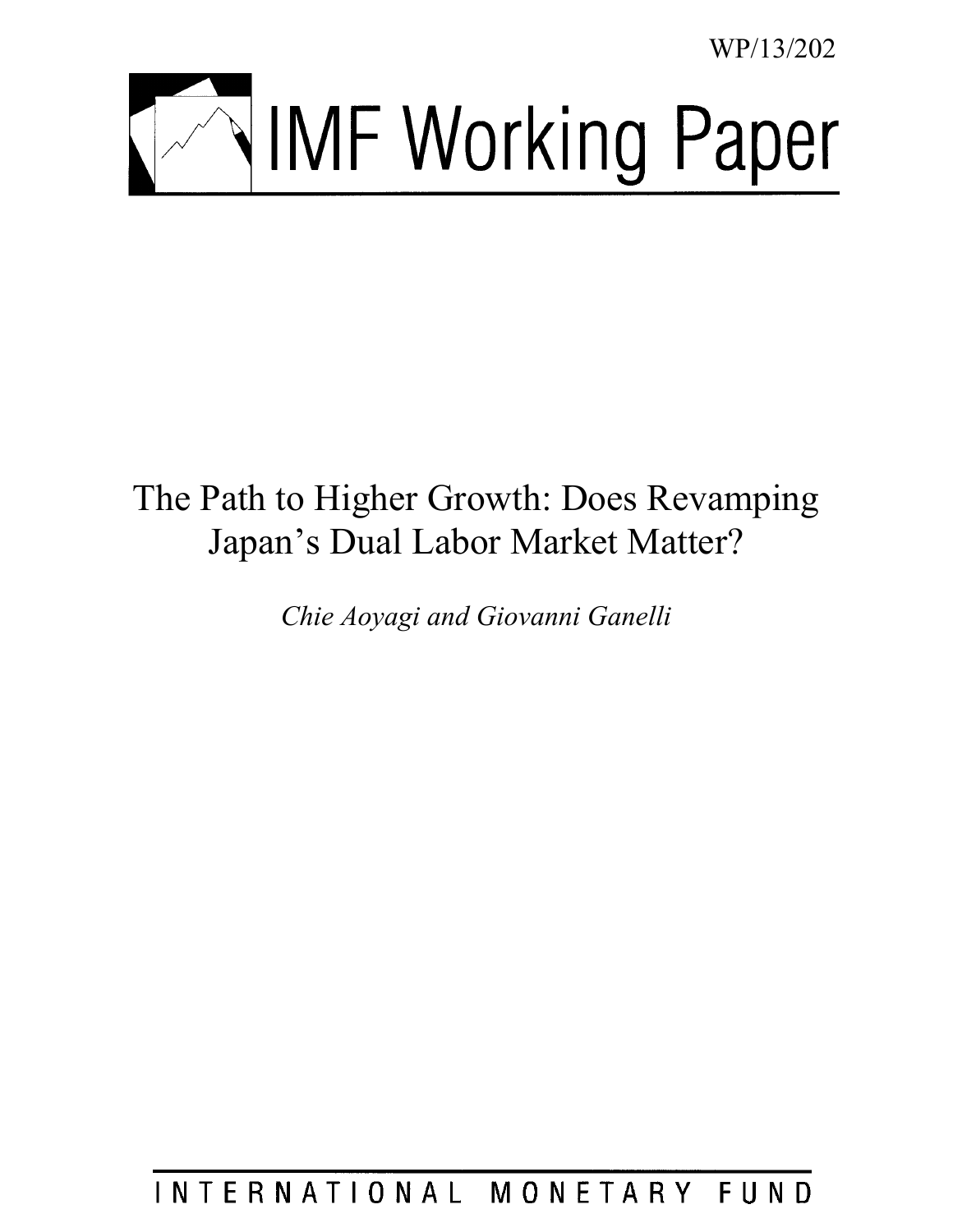#### **IMF Working Paper**

#### Asia and Pacific Department

# **The Path to Higher Growth: Does Revamping Japan's Dual Labor Market Matter?**

# Prepared by Chie Aoyagi and Giovanni Ganelli $^1$

Authorized for distribution by Odd Per Brekk and Stephan Danninger

October 2013

**This Working Paper should not be reported as representing the views of the IMF.**  The views expressed in this Working Paper are those of the author(s) and do not necessarily represent those of the IMF or IMF policy. Working Papers describe research in progress by the author(s) and are published to elicit comments and to further debate.

#### **Abstract**

This paper argues that Japan's excessive labor market duality can reduce Total Factor Productivity (TFP) due to a negative impact on non-regular workers' effort and on firms' incentives to train them. On the basis of cross-country empirical evidence, the paper proposes some reform options. In particular, our analysis suggests that reducing the difference in employment protection between regular and non-regular workers would substantially reduce labor market duality in Japan. One reform consistent with these findings is the introduction of a Single Open Ended Contract for all newly hired workers. This reform could be complemented by a shift towards a model that combines labor market flexibility and security ("flexicurity") and by policies aimed at encouraging wage growth.

JEL Classification Numbers: J00; J01; J08

Keywords: Japan; dual labor market; labor market reform; Single Open Ended Contract. Author's E-Mail Address: CAoyagi@imf.org and GGanelli@imf.org.

<sup>&</sup>lt;sup>1</sup> We are grateful for comments and suggestions to Odd Per Brekk, Stephan Danninger, Florence Jaumotte, and Jerry Schiff.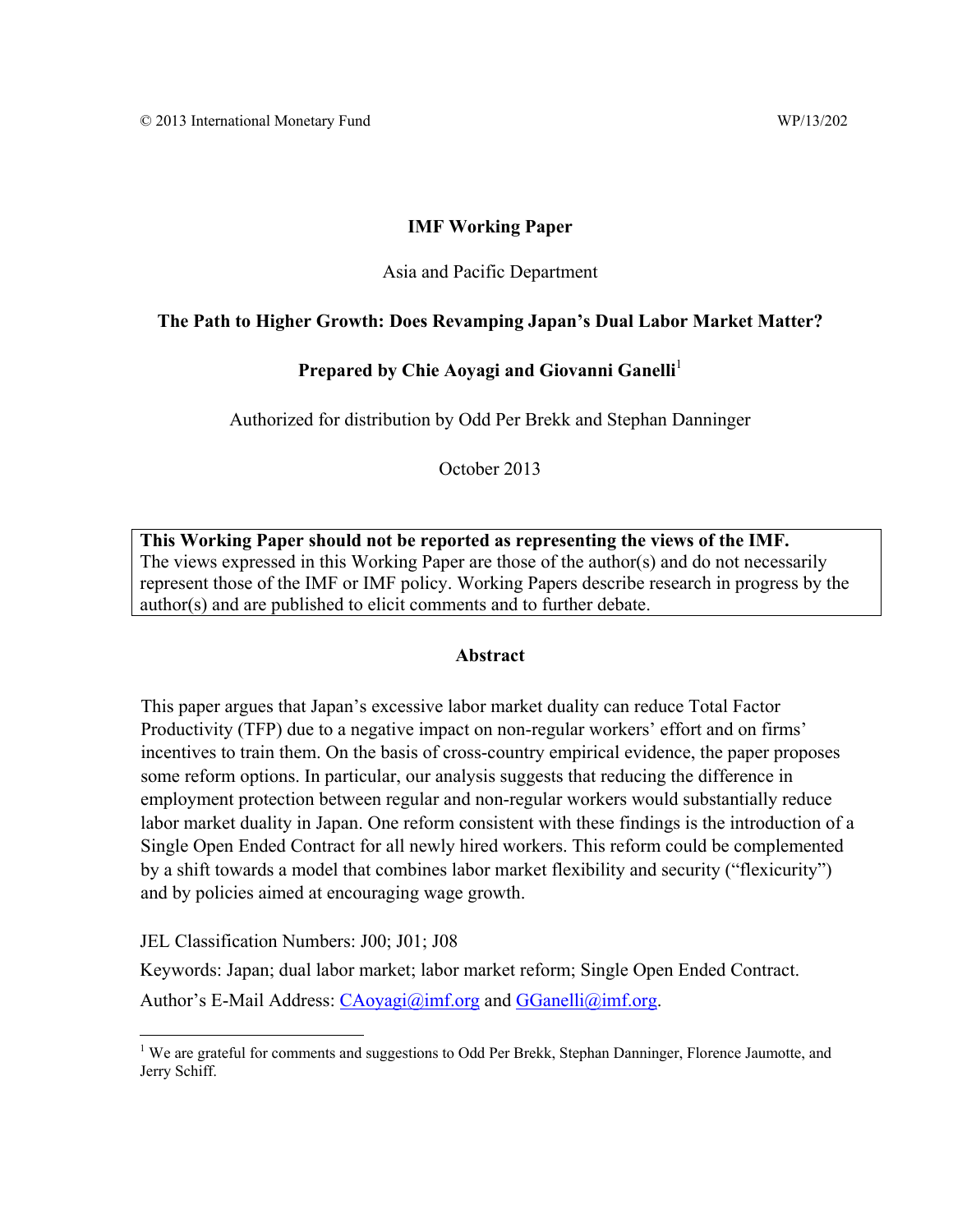# Contents Page

| I. Introduction                                                                                                                                                                        | 3              |
|----------------------------------------------------------------------------------------------------------------------------------------------------------------------------------------|----------------|
| II. Japan's Labor Market Duality: Trends and Stylized Facts                                                                                                                            | $\overline{4}$ |
| III. Economic Costs and Benefits of Labor Market Duality________________________                                                                                                       | 6              |
|                                                                                                                                                                                        | 8              |
|                                                                                                                                                                                        | 14             |
| VI. Conclusions                                                                                                                                                                        | 20             |
|                                                                                                                                                                                        | 21             |
| References                                                                                                                                                                             | 23             |
| <b>Boxes</b><br>1. Can the Danish "Flexicurity" Model be Exported to Japan                                                                                                             | 16<br>18       |
| Tables<br>1. Determinants of Labor Market Duality in a Panel of OECD Countries:<br>2. Determinants of Labor Market Duality in a Panel of OECD Countries: Alternative<br>Specifications | 10<br>12       |
| 3. Determinants of Labor Market Duality in a Panel of OECD Countries                                                                                                                   | 15             |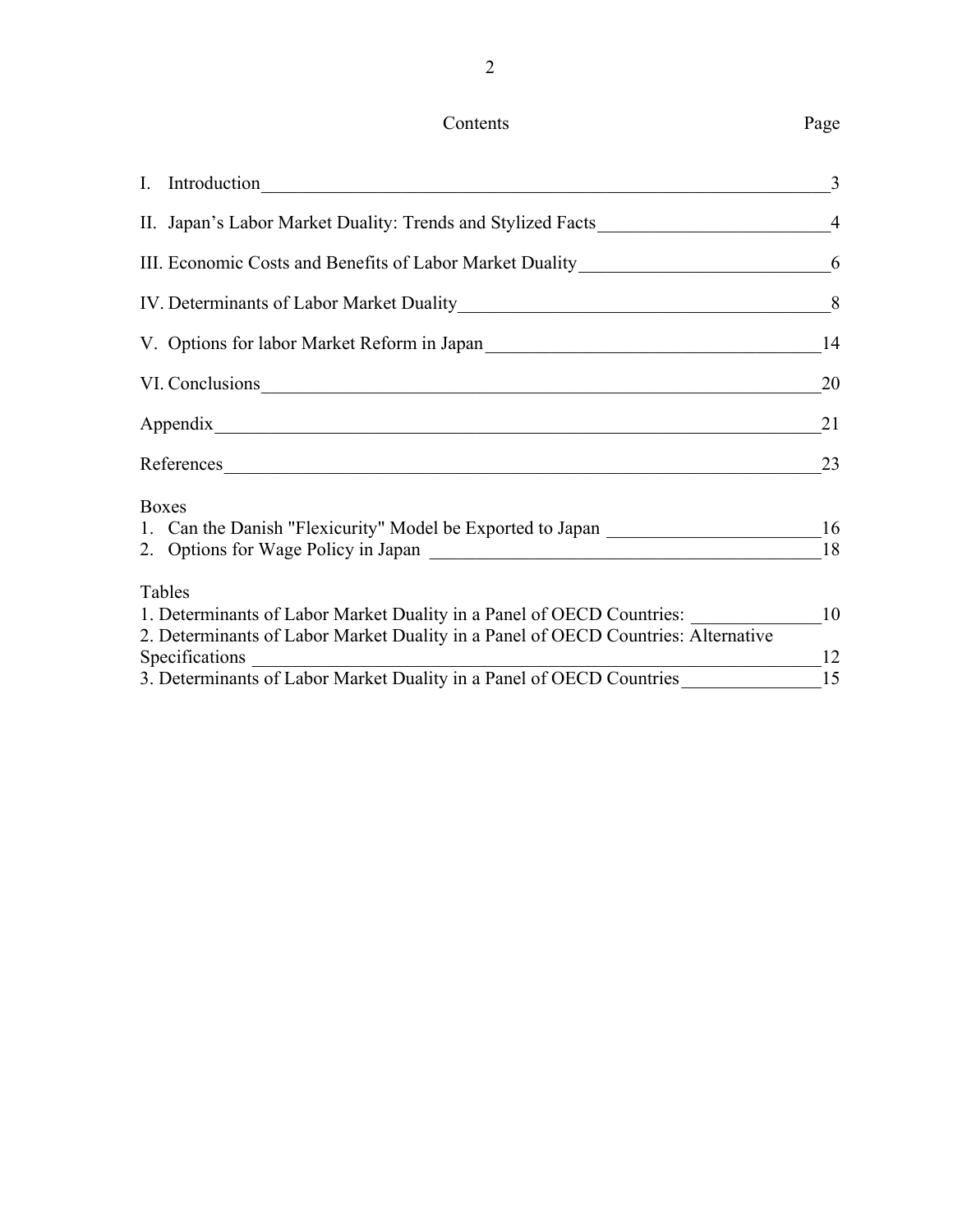#### **I. INTRODUCTION**

Labor market duality forcefully emerged in Japan in the last two decades, as declining growth challenged the traditional lifetime employment model. After serving the country well in high growth decades, Japan's traditional lifetime employment system—under which employers refrain from firing workers and workers implicitly commit not to switch employment until retirement—was challenged by declining growth in the wake of the asset bubble collapse in the early 1990s, which led to Japan's so called "lost decade." The prolonged recession, together with labor law reforms—which made it easier to hire nonregular workers—gave firms incentives to explore alternative human resource practices. One result of these factors is that a growing share of non-regular workers were removed from the traditional lifetime employment model, which nonetheless continues to be widespread even in present days among regular workers.

This paper focuses on trends, causes and economic consequences of Japan's dual labor market, and suggests options for reform. The paper argues that, while non-regular employment has some positive aspects, excessive labor duality is a problem, since it can reduce Total Factor Productivity (TFP) due to a negative impact on non-regular workers' effort and on firms' incentives to train them. Excessive duality has also negative consequences on social cohesion, thus potentially eroding support for needed structural reforms.

Based on findings from cross-country panel regressions, the paper argues that one option to reduce duality is the introduction of a Single Open Ended Contract (SOEC) for all new hires, in which employment protection increases with tenure. This reform could be accompanied by a more general shift toward the so-called "flexicurity" model, in which the focus is on providing lifelong employment opportunities and supporting workers during periods of temporary unemployment, rather than on protecting specific jobs. The paper also suggests some options to stimulate wage growth in the private sector, which could facilitate the acceptance of reduced employment protection for regular workers. For the proposed package of reforms to work, a change in "soft institutions"—aimed at improving the work-life balance—would also help.

The structure of the paper is as follows. Section II looks at trends and stylized facts in relation to Japan's dual labor market in an international comparative perspective. Section III discusses the economic costs and benefits of Japan's labor market duality. Section IV investigates determinants of duality through the estimation of a model for a panel of OECD countries in which a measure of labor market duality (the share of temporary workers) is regressed on proxies of its determinants. Drawing on the results of section IV, Section V proposes options for reform. Section VI offers some concluding remarks.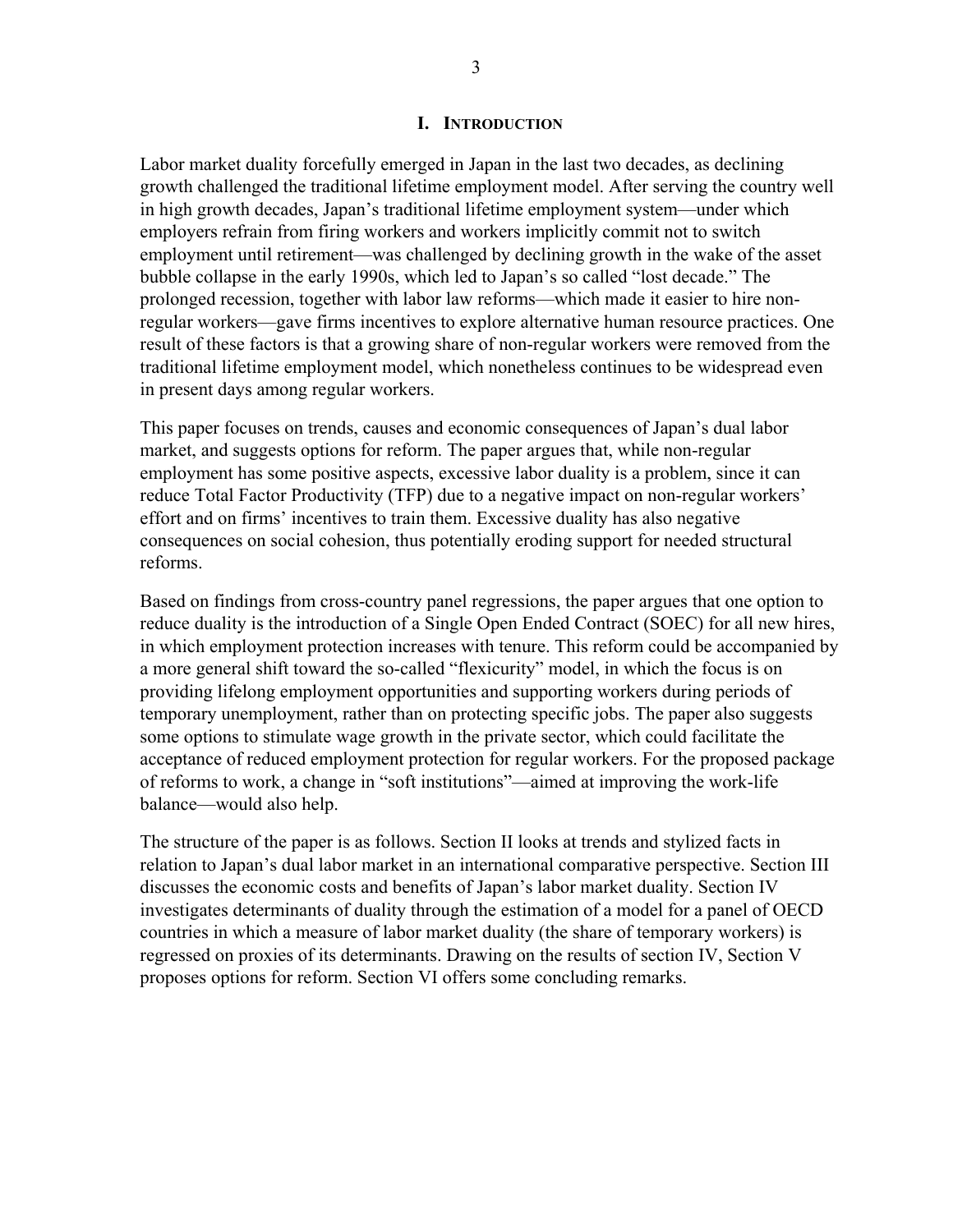#### **II. JAPAN'S LABOR MARKET DUALITY: TRENDS AND STYLIZED FACTS**

The size of Japan's dual labor market increased dramatically in the last two decades. The share of non-regular workers, which was below 20 percent before the burst of the bubble in the early 1990s, has now reached 35 percent (text figure). The status of non-regular workers is based on the de facto relationship with their employers, rather than on legal grounds. Regular workers are those who (i) are hired directly by the employer; (ii) work full time; and (iii) have an open-ended contract. Various combinations of failing to meet conditions (i), (ii), and (iii) correspond to different



typologies of non-regular workers (text table). Compared to regular workers, non-regular workers have a much lower level of job security, are paid lower wages and receive significantly less social insurance coverage. Virtually all temporary workers are non-regular workers, while non regular-workers are not necessarily temporary (for example, they can have open-ended part time employment).



|                                            | <b>Main Categories of Non-regular Workers</b>                              |  |  |  |
|--------------------------------------------|----------------------------------------------------------------------------|--|--|--|
| Part-time workers                          | Both fixed-term and open-ended, part-time,<br>direct employment            |  |  |  |
| "Arubaito" workers                         | Relatively short fixed-term, full-time, direct<br>employment               |  |  |  |
| Dispatched workers                         | Both fixed-term and open-ended, full- or<br>part-time, indirect employment |  |  |  |
| Contract employees/<br>Entrusted employees | Relatively long fixed-term, full-time, direct<br>employment                |  |  |  |

Women make up a large part of non-regular workers. Among non-regular workers, about 70 percent are women. This is mostly driven by part-time employment. Amongst all female employees, 55 percent are non-regular workers, of which 60 percent are part-time workers. Among women employees in the 25–29 age group, the share of non-regular workers is still relatively low (below 50 percent), but it gets higher for older age groups. This reflects the

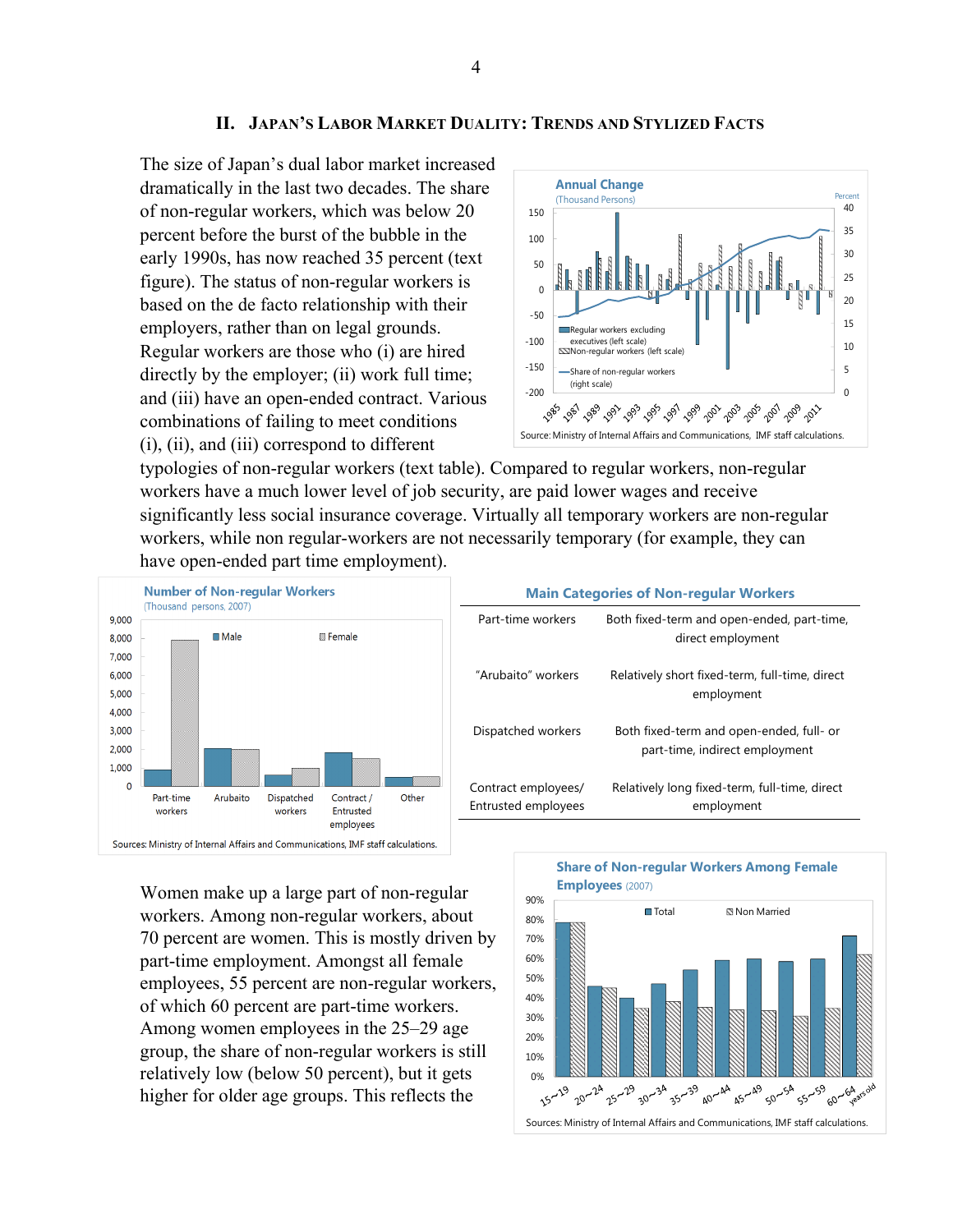**Reliance on Non-regular Workers by Industries (2007)** fact that many women quit regular jobs when they give birth to their first child in their early 30s, and continue to seek non-regular jobs later in their life time. Family responsibilities are therefore one important determinant for women to seek part-time jobs, which offer more

work flexibility compared to regular employment. This is confirmed by the observation that unmarried female employees tend to have higher share of regular positions than married ones, and the share of unmarried female in non-regular employment always stays below 50 percent (except for the 15–19 and 60–64 age brackets).

|                                                                                 |                      | <b>Number of Non-</b> |  |
|---------------------------------------------------------------------------------|----------------------|-----------------------|--|
|                                                                                 | <b>Share of Non-</b> | regular Workers       |  |
|                                                                                 | regular Workers      | (Thousand)            |  |
| Eating and drinking places, accommodations                                      | 69%                  | 1,844                 |  |
| Wholesale and retail trade                                                      | 47%                  | 4.373                 |  |
| Real estate                                                                     | 37%                  | 208                   |  |
| Medical, health care and welfare                                                | 36%                  | 1,984                 |  |
| <b>Education, learning support</b>                                              | 33%                  | 866                   |  |
| <b>Transport</b>                                                                | 28%                  | 844                   |  |
| <b>Manufacturing</b>                                                            | 27%                  | 2,777                 |  |
| <b>Finance and insurance</b>                                                    | 25%                  | 397                   |  |
| Information and communications                                                  | 24%                  | 498                   |  |
| <b>Construction</b>                                                             | 20%                  | 743                   |  |
| <b>Total</b>                                                                    | 36%                  | 18,899                |  |
| Sources: Ministry of Internal Affairs and Communications JME staff calculations |                      |                       |  |

Low-value added service sectors are highly reliant on non-regular employment. In restaurants and hotel and hospitality services, and wholesale and retail trade, for example, the shares of non-regular employees are respectively 69 and 47 percent. As the society is aging, the medical, health care and welfare sector accounts for about 10 percent of total employment in Japan, of which 36 percent consists of non-regular workers. The number of employees hired as non-regular workers is large (27 percent) in the manufacturing sector, which accounts for about 20 percent of total employment in Japan.

Japan's dual labor market is also large in an international perspective. Internationally comparable data on the share of non-regular workers are not readily available. However, given that the share of non-regular workers tends to be correlated with that of temporary workers, we can use the latter as a proxy of labor market duality. An international comparison using this indicator puts Japan above the OECD average (text figure). In terms of specific sectors, manufacturing in Japan relies less on temporary workforce compared to Euro area, while the share of temporary workers in most service sectors are equally high in Japan and in the Euro area (text figure). It is important to stress, however, that this indicator underestimates the relative size of Japan's dual labor market, because Eurostat's definition of

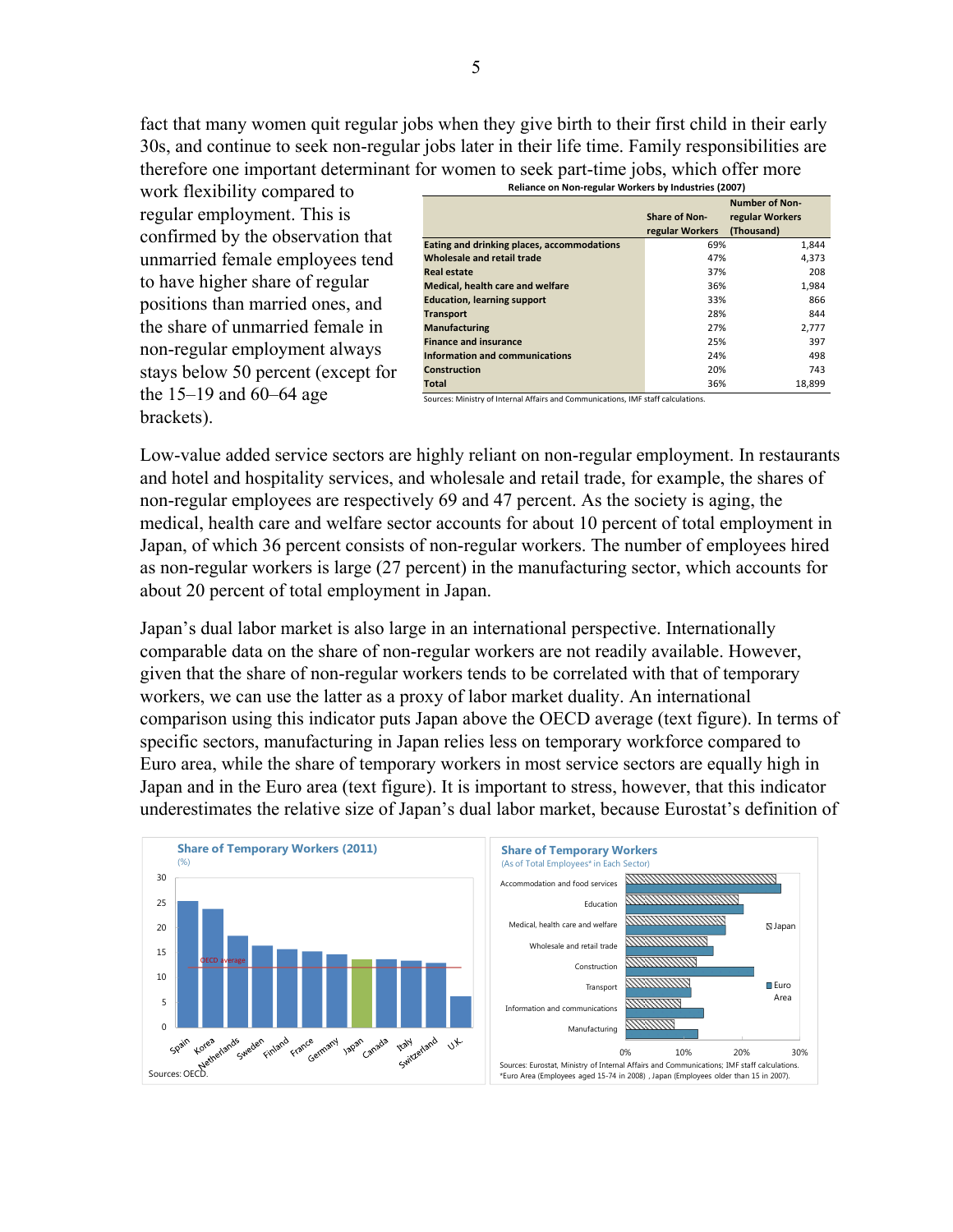temporary workers includes contracts of any duration, while Japan's definition only includes contracts of less than one year. Furthermore, estimates of the probability of moving from a non-regular to a regular job in Japan range between 1.7 and 10.3 percent (Kosugi, 2010; Genda, 2010), compared to about 30 percent in the U.K. (Booth, Francesconi, and Frank, 2002) and 45 percent in Germany (Hohendanner, 2010).

#### **III. ECONOMIC COSTS AND BENEFITS OF LABOR MARKET DUALITY**

Japan's labor market duality has some important positive aspects and contributed to keep overall unemployment low. The possibility for firms to hire a growing part of the labor force outside the lifetime employment framework, combined with downward wage flexibility, helped keeping overall unemployment relatively low in Japan. In 2009–10, even as Japan felt the impact of the global economic crisis, unemployment was just slightly above 5 percent, compared to the about 8 percent OECD average. Another positive aspect of non-regular employment in Japan is that part of it is voluntary and contributed to bring new "voluntary non-regular" workers into the workforce, especially segments of the population which are constrained to take up full-time employment. For example, part-time work contribution to increased female labor employment was high (29 percent) in the last two decades, suggesting that this form of non-regular work contributed to satisfy increased demand for flexible working hours.<sup>2</sup>

Despite these positive aspects, duality also has economic costs, such as disincentives to exert effort which can reduce productivity. Many non-regular workers in Japan would prefer regular jobs. For example, a recent survey shows that 37 percent of all fixed-term employees and 35 percent of all dispatched workers took up such positions because of lack of opportunities to work as a regular employee (JILPT 2011). Another survey shows that about 80 percent of dispatched workers in the manufacturing sector and 50 percent of all part-time workers would be willing to work as regular workers (Ohtake and others, 2011). It is conceivable that working involuntarily as non-regular employees adversely affects morale and job effort, thus lowering labor productivity. This is supported for example by the findings of Fukao and others (2007), who estimate that Japanese part-time workers are 75 percent less productive than full-time ones.

Another economic cost of duality is related to limited training opportunities for non-regular workers, which is also likely to reduce productivity**.** Despite legal provisions aimed at preventing discrimination, non-regular workers have limited training opportunities in Japan. For example, a survey of 1,066 companies shows that while 92 percent of them provided training for regular workers, only 42 percent did so for non-regular workers (Kawaguchi and others, 2006). Empirical evidence based on Japanese firm data suggests that workers who

 $\overline{a}$ 

 $2^2$  However, it should be noticed that a recent survey shows that about 20 percent of female part-time workers and 40 percent of female fixed-term and dispatched workers would prefer regular employment (JILPT, 2011). The number could increase even more once constraints to female labor force participation in regular employment are eased. The latter include lack of affordable childcare and thresholds in the tax and pension law which limit the attractiveness of full-time employment for married women (Steinberg and Nakane, 2012).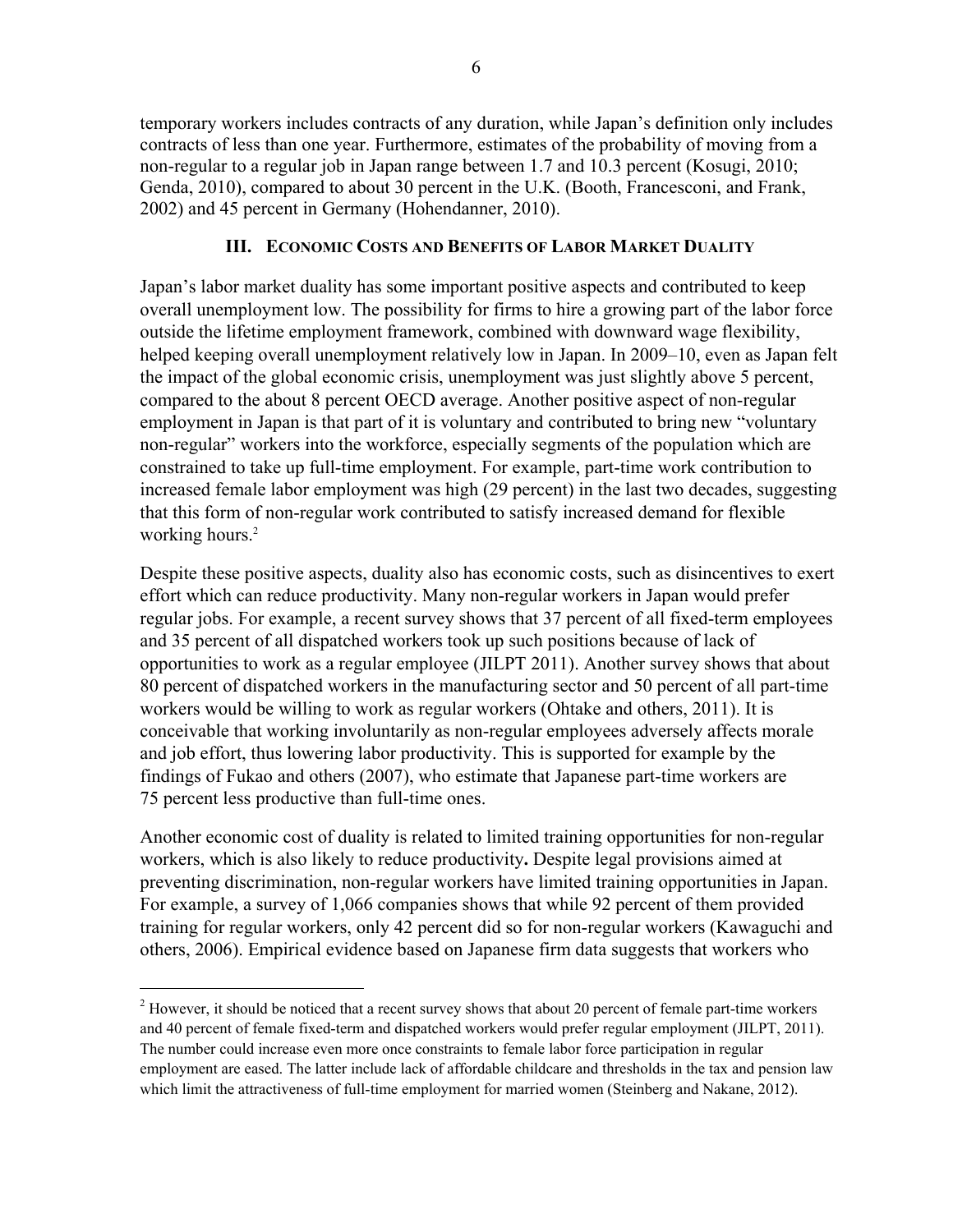receive less training are less productive. Ariga and others (2013), for example, use survey data from Japanese automobile firms to show that onthe-job training is a statistically significant determinant of both subjective and objective measures of productivity. According to their results, a worker who receives training perceives an improvement of his or her productivity of about 5 percent per year, and about 5 hours of additional training allow the worker to take up one additional operational task. A negative impact of duality on productivity in Japan is also supported by the observation that the share of



non-regular workers is high in sectors in which labor productivity is low (text figure).

A more indirect economic cost of Japan's labor market duality is that it could potentially lead to the perception that economic growth is not inclusive, thus eroding support for structural reforms needed to increase potential growth. Empirical evidence suggests that Japan's labor market duality increases income inequality and has negative consequences on job satisfaction and social cohesion. An OECD study (Jones, 2007), for example, concludes that labor market dualism is the main explanation for the increase in Japan's Gini coefficient by 2.3 percentage points (the third largest amongst OECD countries) during the late 1990s. The same study also notices that in Japan income inequality amongst non-regular workers is relatively high, with a Gini coefficient of 48 in 2002, compared to 28 for regular workers. A study which measures various aspects of social exclusion—such as material deprivation, lack of social relations and subjective poverty—shows that day laborers are socially excluded and temporary workers in the manufacturing industry have a conspicuous lack of social relationships (Kume and others, 2010). Non-regular workers also tend to have lower levels of happiness and job satisfaction compared to regular workers (Kume and others, 2011; Takahashi, 2012). If these factors lead to the perception that economic growth is not being shared fairly within society, they could erode support for other economic measures, such as fiscal consolidation and further international trade integration, which are needed to boost long-term potential growth but which might imply some short-term costs for some segments of the population.

International experience also suggests that excessive duality can reduce TFP and therefore growth. Dolado and others (2011), for example, find that 20 percent of the productivity slowdown in Spanish manufacturing between 1992 and 2005 is due to reliance on temporary work. Similarly, Damiani and others (2011) conclude that deregulation of temporary contracts negatively influences the growth rates of TFP in a panel of 14 EU countries and that these negative effects are stronger in industries where firms are more used to opening short-term positions.

In summary, the discussion in this section supports the view that the macroeconomic costs of duality are likely to be substantial in Japan, and that reducing duality would increase

7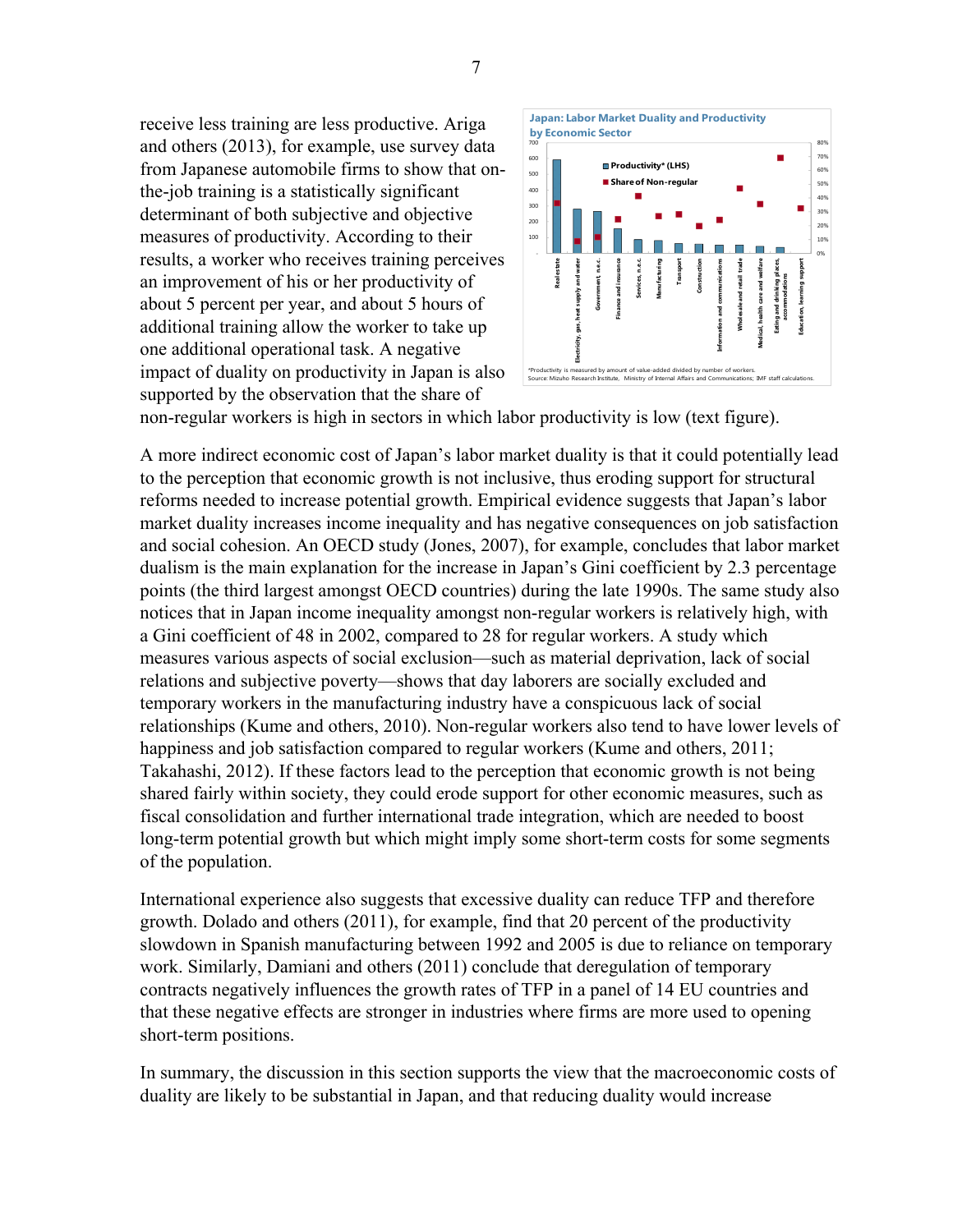productivity and growth. In particular, Japan's large labor market duality is likely to result in large economic costs both directly, by reducing labor's productivity trough the effort and training channels, and indirectly, by reducing consensus in society for growth-enhancing structural reforms. This is in line with cross-country empirical studies, which suggests that excessive labor market duality can reduce TFP. In light of this, next section will look at empirical determinants of labor market duality, with the aim of identifying policy options to reform Japan's labor market.

# **IV. DETERMINANTS OF LABOR MARKET DUALITY**

Various factors have been highlighted in the literature as contributing to the surge of nonregular employment in Japan. Asano and others (2011) estimate that demographic changes and shifts in the industrial structure explain about one quarter of the increase in non-regular employment since the mid-1980s. A more detailed list of factors include:

- $\triangleright$  The increase in female labor-force participation and the consequent demand for flexible work schedules (Gaston and Kishi, 2007; Asano and others, 2011). About 70 percent of non-regular workers in Japan are now women, accounting for 55 percent of female workers. While large part of non-regular female employment is involuntary, part of it is demand-driven.
- $\triangleright$  A shift from manufacturing to services, because the service sector might require more flexible staffing to accommodate demand fluctuations (Asano and others, 2011). This hypothesis is also corroborated by the fact that the highest reliance on non-regular workers in Japan is observed in low value added service industries, such as restaurants and accommodation (where 69 percent of workers are non-regular) and wholesale and retail (47 percent).
- $\triangleright$  Economic globalization. As documented by Machikita and Sato (2011) using manufacturing firm-level data, outward FDIs and outsourcing are important determinants of the increase of non-regular work in Japan. Also, as shown by di Giovanni and Levchenko (2009), trade openness tends to increase volatility in sales, which can encourage firms to use non-regular workers to have more flexibility to adjust labor costs (Asano and others, 2011).
- $\triangleright$  The high level of employment protection of regular workers. Japan's laws are not particularly restrictive in the case of fair dismissals, which are allowed with a 30-day notice period on the basis of incompetence of the employee, violation of disciplinary rules and for economic reasons, and do not oblige companies to provide severance pay. However, as stressed for example by Tsuru (2012), the legal doctrine on unfair dismissal is amongst the strictest in the OECD and orders of reinstatement with back pay are frequent (Tsuru 2012). Anecdotal evidence suggests that in Japan courts apply stricter standards for dismissals of regular workers compared to non- regular ones, and that firms try to avoid dismissals of regular workers by reaching voluntary agreements, which include severance packages (Asano and others, 2011; The Nikkei Weekly, 2012).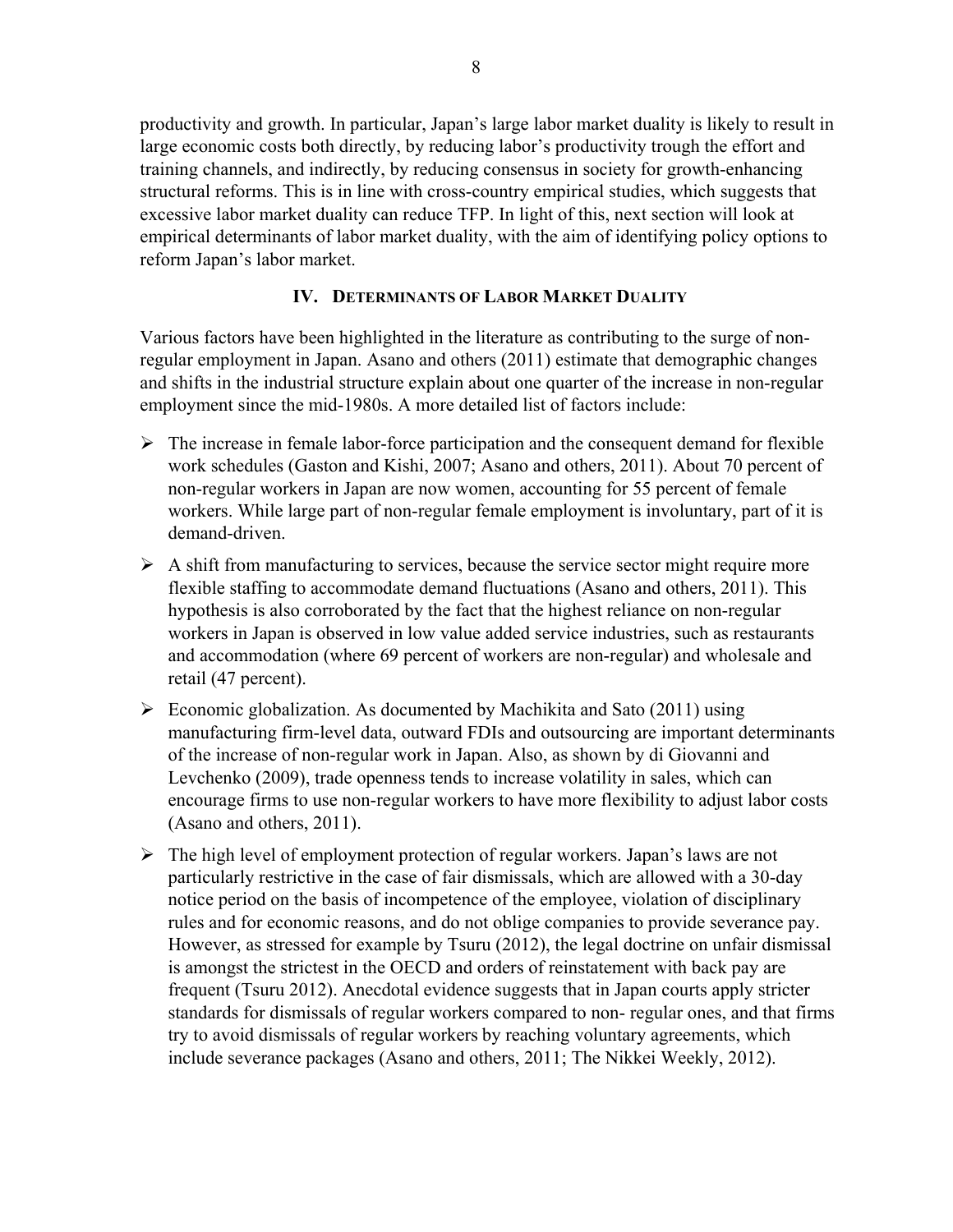The impact of the last factor is likely to have become increasingly important in the last two decades. A high level of employment protection of regular workers is not a new factor in Japan and it has served the country well in high growth decades, by facilitating accumulation of firm-specific human capital and building trust between employer and employee. Asano and others (2011) and Abe, Higuchi, and Sunada (2004), however, argue that in the last two decades returns to firm-specific human capital have fallen in Japan, including through the impact of information technology and computerization. This might have made Japanese firms more reluctant to employ the same share of regular workers as in the past, because from the employers' point of view the costs related to regular employment (especially firing costs) have remained constant, while the benefits (returns to firm specific human capital) have fallen.

In this paper, we assess the impact of various determinants of labor market duality by estimating a structural model for a panel of OECD countries. The dependent variable is the share of temporary workers, the only proxy of labor market duality that is available for international cross-country comparisons. The share of temporary workers is regressed on proxies of the variables which we expect to impact the size of labor market duality, such as the institutional and demographic factors discussed above, as well as relevant macroeconomic control variables. Regressors include: (i) OECD's indexes of the strictness of employment protection legislation for both regular and temporary workers; (ii) FDI outflows as a ratio to GDP; (iii) the share of employment in services; (iv) the share of female labor participation; (v) union density; (vi) the unemployment rate; (vii) inflation; (viii) the output gap; and (ix) government spending on vocational training as a ratio to GDP. We also control for country fixed effects and we include a lag of the dependent variable to allow for autocorrelation. The countries included in the panel are Austria, Belgium, Canada, Denmark, Finland, France, Germany, Ireland, Italy, Japan, Netherlands, Norway, Portugal, Spain, Sweden, Switzerland, and the United Kingdom. OECD countries for which only very few observations of the dependent variable are available were excluded. The sample is annual and includes observations for 1985–2010 (or less, depending on availability). Table 1 presents the estimation of our benchmark model. More details on data sources and on the econometric specification are provided in the Appendix.

Our results suggest that a higher level of employment protection of regular workers increases labor market duality, while a higher level of protection of temporary workers reduces it. The sign of the coefficient on the employment protection index for regular employees (EPR) is positive and statistically significant, meaning that high employment protection for this category of workers increases our proxy of labor market duality (the share of temporary workers). On the other hand, the negative and significant sign on the employment protection index for temporary employees (EPT) implies that increased protection of temporary workers tends to reduce labor market duality. We are only aware of two other papers that study the determinants of temporary employment using panel data, Jaumotte (2011) and Nunziata and Staffolani (2007). While they use different samples and model specifications, our result that increased protection of regular workers increases labor market duality are in line with their findings.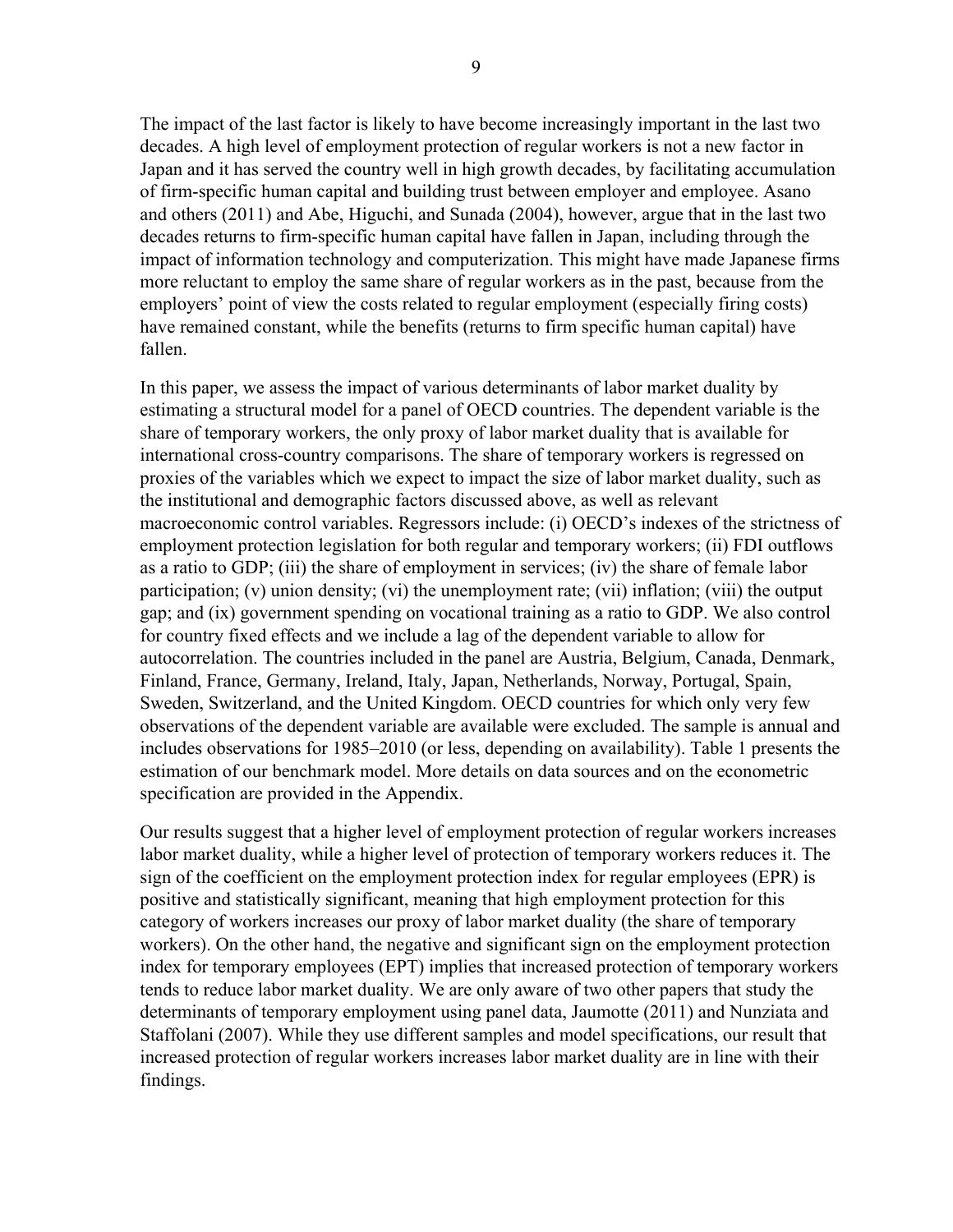|                                                       | <b>Benchmark</b>            | <b>Benchmark</b> | <b>Benchmark</b> |
|-------------------------------------------------------|-----------------------------|------------------|------------------|
|                                                       | model 2/                    | model 3/         | model 4/         |
| <b>Dependent Variable: Share of Temporary Workers</b> |                             |                  |                  |
| Employment Protection Legislation of Regular Workers  | 0.763                       | 0.763            | 0.768            |
|                                                       | $[2.23]$ **                 | $[2.8]$ **       | $[2.38]$ **      |
| <b>Employment Protection Legislation of Temporary</b> |                             |                  |                  |
| Workers                                               | $-0.281$                    | $-0.281$         | $-0.251$         |
|                                                       | $[-2.47]$ **                | $[-3.05]$ ***    | $[-2.18]$ **     |
| FDI Outflows (percent of GDP)                         | 0.010                       | 0.010            | 0.010            |
|                                                       | [0.72]                      | [1.21]           | [0.85]           |
| Female Labor Participation                            | 0.094                       | 0.094            | 0.105            |
|                                                       | $[3.10]***$                 | $[2.33]$ **      | $[3.33]***$      |
| Share of Employment in Services                       | $-0.192$                    | $-0.192$         | $-0.193$         |
|                                                       | $[-5.51]$ ***               | $[-2.04]$ *      | $[-6.00]$ ***    |
| <b>Union Density</b>                                  | $-0.096$                    | $-0.096$         | $-0.096$         |
|                                                       | $[-2.86]$ ***               | $[-1.86]$ *      | $[-2.96]$ ***    |
| <b>Unemployment Rate</b>                              | 0.110                       | 0.110            | 0.115            |
|                                                       | $[2.81]***$                 | [1.68]           | $[3.17]$ ***     |
| Inflation                                             | $-0.230$                    | $-0.230$         | $-0.215$         |
|                                                       | $[-5.19]^{\star\star\star}$ | $[-2.45]$ **     | $[-5.19]$ ***    |
| Output Gap                                            | 0.006                       | 0.006            | 0.005            |
|                                                       | [0.16]                      | [0.12]           | [0.15]           |
| Government Spending on Vocational Training (percent   |                             |                  |                  |
| of GDP)                                               | $-0.469$                    | $-0.469$         | $-0.671$         |
|                                                       | $[-0.82]$                   | $[-0.97]$        | $[-1.18]$        |
| Lagged Dependent Variable                             | 0.825                       | 0.825            | 0.823            |
|                                                       | $[26.5]***$                 | $[40.58]$ ***    | $[26.45]$ ***    |
| R-squared                                             | 0.857                       | 0.857            | $\cdots$         |

#### **Table 1. Japan: Determinants of Labor Market Duality in a Panel of OECD Countries: Regression Results 1/**

Source: IMF Staff Calculations

1/ T-statistics are reported in parenthesis. \* denotes significance at 10% level, \*\* significance at 5% level, and \*\*\* significance at 1 percent level. Countries included in the panel are Austria, Belgium, Canada, Denmark, Finland, France, Germany, Ireland, Italy, Japan, Netherlands, Norway, Portugal, Spain, Sweden, Switzerland, and United Kingdom. Annual data for 1985–2010 (or less, depending on availability). A Hausman test rejected the null hypothesis that a random effects model would be statistically different from a fixed effects one.

2/ Fixed effects estimation with default standard errors.

3/ Fixed effects estimation with clustered standard errors.

4/ Arellano-Bond estimation with one lag.

An alternative model specification, in which disaggregated OECD employment protection indexes are used instead of aggregate ones, confirms the findings discussed above. For regular employment, the disaggregated indexes refer to (i) procedural inconvenience for dismissal; (ii) notice and severance pay in case of fair dismissal; and (iii) difficulty of dismissal. The result that increasing protection of regular workers increases labor market duality is confirmed by this alternative specification, since all the three coefficients are positive and the one on procedural inconvenience is also significant. In the case of disaggregated temporary workers protection indexes, our results are less clear-cut, since tightening regulations on temporary workers agency employment would reduce duality, while increasing employment protection in fixed term contracts would increase it. Since the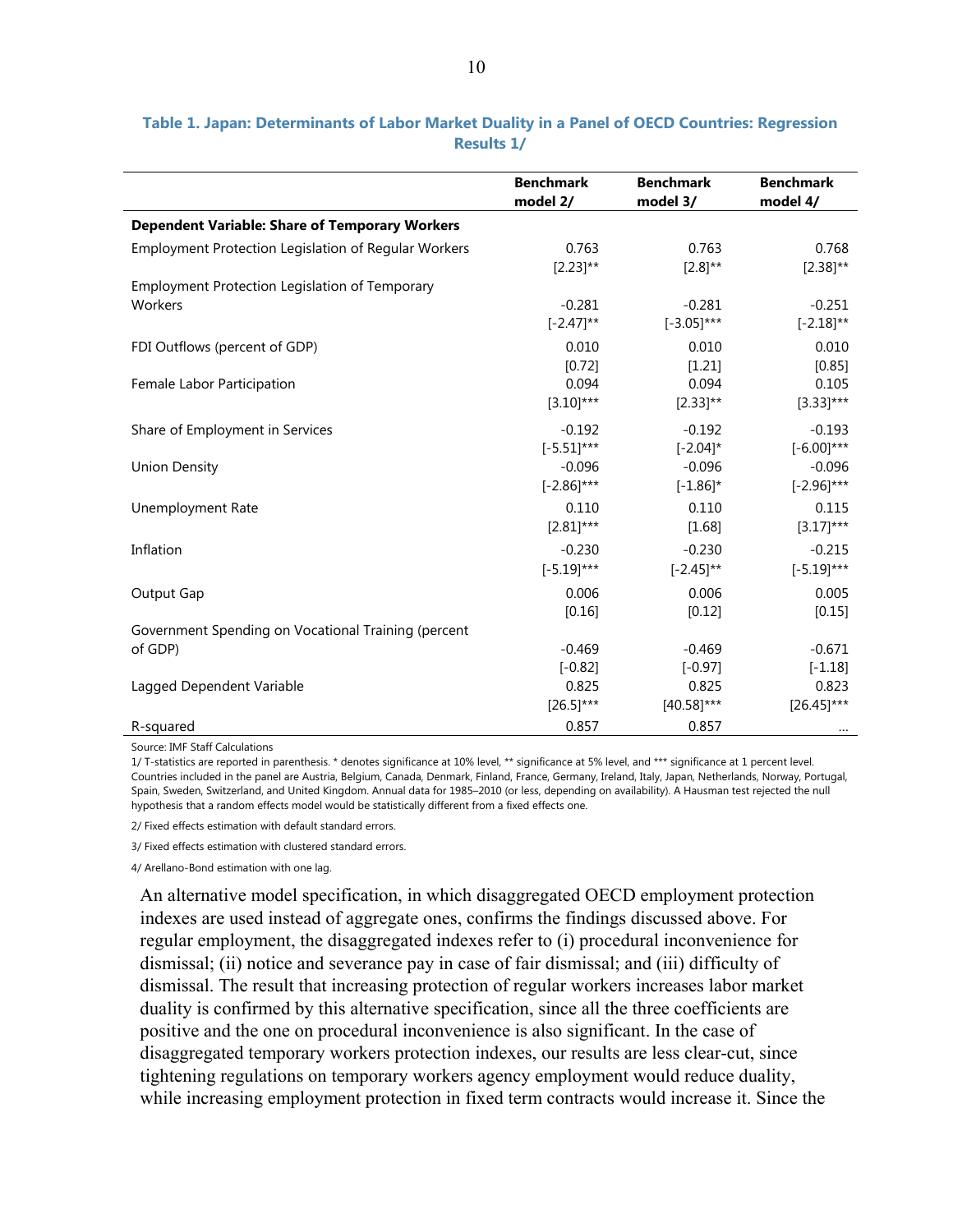first impact is stronger than the second, however, the disaggregated estimation confirm the result from the benchmark model than increased overall employment protection of temporary workers reduces labor market duality (see Table 2 for details).

Robustness checks through the inclusion of time dummies and dropping individual countries from the panel also confirm the main findings of the empirical analysis. We re-estimated the benchmark model using (i) year dummies; (ii) year dummies plus a time trend; and (iii) a time trend only. In all cases, the results that the coefficient on EPR is positive and the coefficient on EPT is negative are confirmed. The coefficients on EPR and EPT are also always significant at either the 5 or 10 percent levels. We also re-estimated the benchmark model dropping one country at the time to check the impact of outliers. Regardless of which country is dropped, the coefficient on EPR remains positive and the one on EPT remains negative, and they almost always remain significant at least at the 10 percent level. Dropping Italy makes the coefficient on EPT non-significant (P-value becomes 0.185). Dropping Spain makes the coefficient on EPR non-significant (the P-value becomes 0.335). Changes in EPR and EPT in Japan have a similar effect as in other countries, since dropping Japan from the panel does not significantly changes the results. When Japan is dropped, the coefficient on EPR is 0.786 (compared to 0.763 in the full panel) and the coefficient on EPT is −0.319 (compared to −0.281 in the full panel), and the levels of significance are the same as in the full panel (5 percent and 1 percent, respectively).

In addition to employment protection legislation, several other institutional, demographic and macroeconomic factors have an impact on the degree of labor market duality. FDI outflows tend to increase duality, in line with the "outsourcing" argument made by Machikita and Sato (2011), but the coefficient is not statistically significant. The share of female labor participation has a positive and significant impact on labor market duality, as expected in light of the arguments discussed above (Gaston and Kishi, 2007; Asano and others, 2011). The coefficient on the share of employment in services is negative and significant, thus contradicting the findings by Asano and others (2011) for Japan. One possible explanation is that a shift towards services increases labor market duality in Japan but not in the majority of the OECD countries included in the panel. The unemployment rate has a positive impact on duality, suggesting that higher levels of unemployment make it easier for firms to impose temporary contracts on workers. Union density has a negative and significant impact on duality, suggesting that stronger union influence makes it difficult for firms to impose temporary contracts. Inflation has a negative and significant impact. One possible explanation for this result is that workers are less motivated to seek employment in betterpaid regular jobs when inflation is low. The negative coefficient on government spending for vocational training suggests that this kind of policy can reduce duality, although the coefficient is not significant. The output gap has a slightly positive but not significant impact on duality. Additional estimations reported in Table 2 show that our results are robust to alternative model specifications (such as using different proxies for globalization and real activity).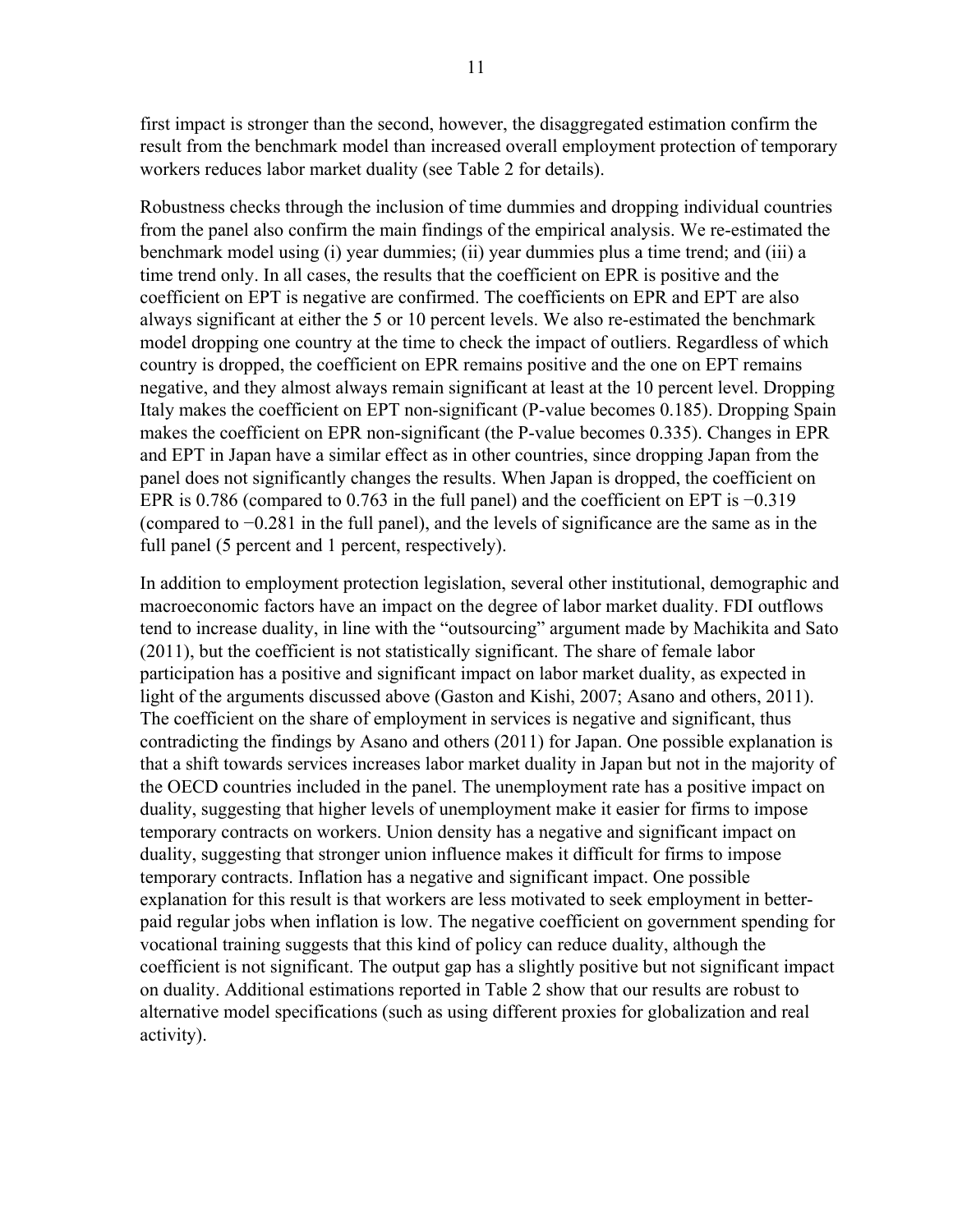|                                                                | <b>Disaggregated</b><br><b>Employment</b><br><b>Protection Indexes</b><br>2/ | <b>Total FDI as</b><br><b>Alternative</b><br><b>Globalization</b><br><b>Regressor 2/</b> | <b>Trade Openness</b><br>as Alternative<br>Globalization<br><b>Regressor 2/</b> | Growth as<br><b>Alternative Real</b><br><b>Activity</b><br><b>Regressor 2/</b> |
|----------------------------------------------------------------|------------------------------------------------------------------------------|------------------------------------------------------------------------------------------|---------------------------------------------------------------------------------|--------------------------------------------------------------------------------|
| <b>Dependent Variable: Share of Temporary Workers</b>          |                                                                              |                                                                                          |                                                                                 |                                                                                |
| Employment Protection Legislation of Regular Workers           |                                                                              | 0.765<br>$[2.83]$ **                                                                     | 0.672<br>$[1.80]$ *                                                             | 0.777<br>$[2.94]$ **                                                           |
| Employment Protection Legislation of Temporary Workers         |                                                                              | $-0.278$<br>$[-3.01]$ ***                                                                | $-0.297$<br>$[-3.02]***$                                                        | $-0.280$<br>$[-3.19]$ ***                                                      |
| FDI Outflows (percent of GDP)                                  | 0.010                                                                        |                                                                                          |                                                                                 | 0.005                                                                          |
|                                                                | [1.13]                                                                       |                                                                                          |                                                                                 | [0.69]                                                                         |
| Female Labor Participation                                     | 0.105<br>$[1.89]$ *                                                          | 0.095<br>$[2.40]$ **                                                                     | 0.099<br>$[2.43]$ **                                                            | 0.103<br>$[2.72]$ **                                                           |
| Share of Employment in Services                                | $-0.213$                                                                     | $-0.193$                                                                                 | $-0.186$                                                                        | $-0.185$                                                                       |
|                                                                | $[-2.10]$ *                                                                  | $[-2.04]$ *                                                                              | $[-1.91]$ *                                                                     | $[-2.00]*$                                                                     |
| <b>Union Density</b>                                           | $-0.097$<br>$[-1.61]$                                                        | $-0.097$<br>$[-1.87]$ *                                                                  | $-0.103$<br>$[-2.04]$ *                                                         | $-0.100$<br>$[-2.05]$ *                                                        |
| <b>Unemployment Rate</b>                                       | 0.127<br>$[2.12]$ *                                                          | 0.110<br>[1.68]                                                                          | 0.113<br>[1.69]                                                                 | 0.121<br>$[2.73]$ *                                                            |
| Inflation                                                      | $-0.226$<br>$[-2.63]^{**}$                                                   | $-0.231$<br>$[-2.47]$ **                                                                 | $-0.224$<br>$[-2.19]$ **                                                        | $-0.216$<br>$[-2.53]$ **                                                       |
| Output Gap                                                     | 0.003<br>[0.09]                                                              | 0.004<br>[0.08]                                                                          | 0.020<br>[0.49]                                                                 |                                                                                |
| Government Spending on Vocational<br>Training (percent of GDP) | $-0.874$                                                                     | $-0.482$                                                                                 | $-0.511$                                                                        | $-0.362$                                                                       |
| Lagged Dependent Variable                                      | $[-1.09]$<br>0.833                                                           | $[-0.99]$<br>0.824                                                                       | $[-1.10]$<br>0.830                                                              | $[-0.92]$<br>0.823                                                             |
| Regular Workers Procedural Inconvenience                       | $[43.2]***$<br>0.426<br>$[1.87]$ *                                           | $[40.29]$ ***                                                                            | $[41.89]$ ***                                                                   | $[37.64]$ ***                                                                  |
| Regular Workers Notice and Severance Pay                       |                                                                              |                                                                                          |                                                                                 |                                                                                |
| for Fair Dismissal                                             | 0.341<br>[1.34]                                                              |                                                                                          |                                                                                 |                                                                                |
| Regular Workers Difficulty of Dismissal                        | 0.057<br>[0.25]                                                              |                                                                                          |                                                                                 |                                                                                |
| Temporary Workers Fixed Term Contracts                         | 0.105<br>[0.56]                                                              |                                                                                          |                                                                                 |                                                                                |
| Temporary Workers Agency Employment                            | $-0.329$<br>$[-1.55]$                                                        |                                                                                          |                                                                                 |                                                                                |
| Total FDIs (percent of GDP)                                    |                                                                              | 0.006<br>[1.51]                                                                          |                                                                                 |                                                                                |
| Trade Openness (Export plus Imports as Percent of GDP)         |                                                                              |                                                                                          | $-0.007$<br>$[-0.62]$                                                           |                                                                                |
| Real GDP growth                                                |                                                                              |                                                                                          |                                                                                 | 0.048<br>[0.98]                                                                |
| R-squared                                                      | 0.859                                                                        | 0.858                                                                                    | 0.858                                                                           | 0.859                                                                          |

# **Table 2. Japan: Determinants of Labor Market Duality in a Panel of OECD Countries: Alternative Specifications 1/**

Source: IMF Staff Calculations

1/ T-statistics are reported in parenthesis. \* denotes significance at 10% level, \*\* significance at 5% level, and \*\*\* significance at 1% level. Countries included in the panel are Austria, Belgium, Canada, Denmark, Finland, France, Germany, Ireland, Italy, Japan, Netherlands, Norway, Portugal, Spain, Sweden, Switzerland, and United Kingdom. Annual data for 1985-2010 (or less, depending on availability).

2/ Fixed effects estimation with clustered standard errors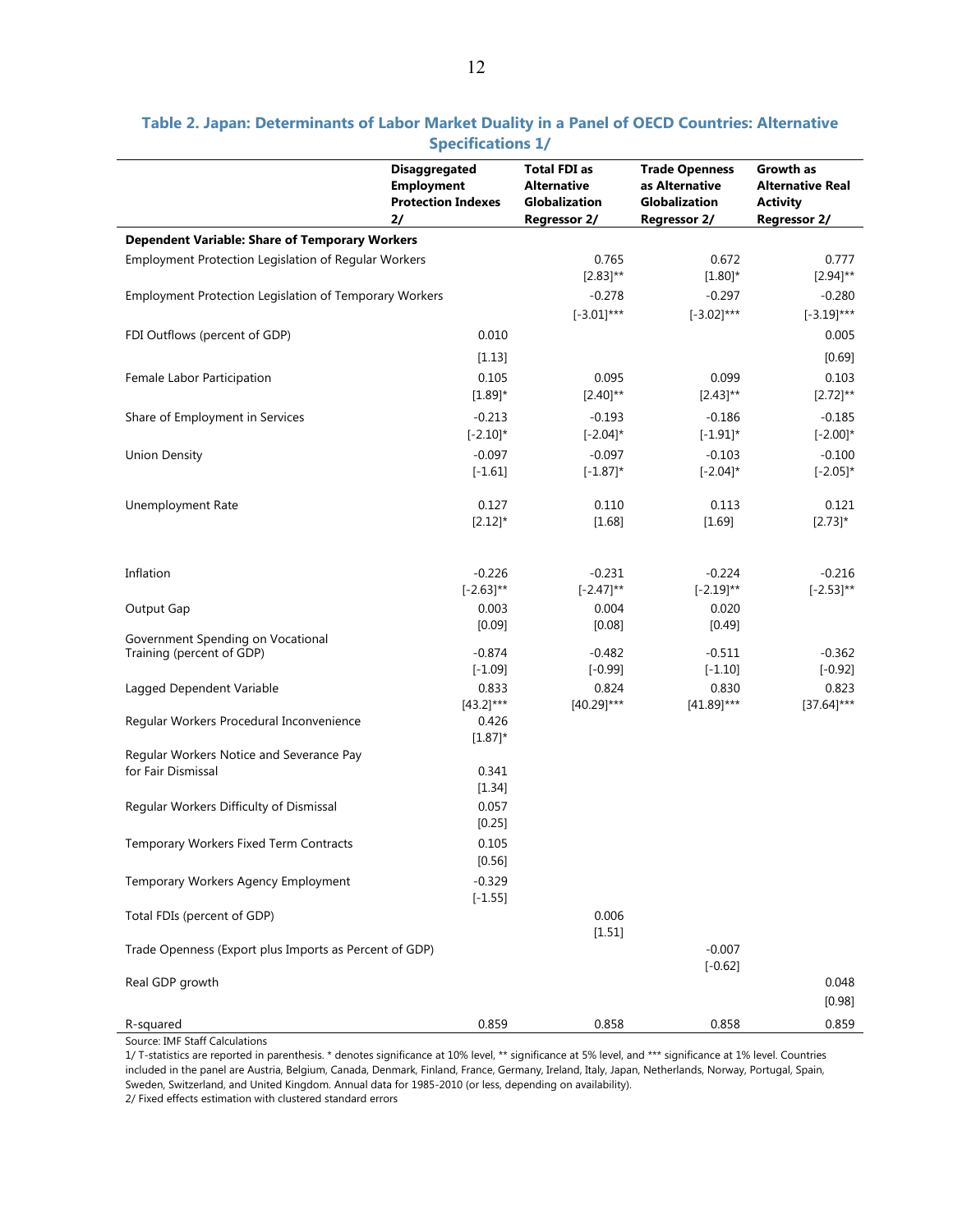Our empirical results suggest that reducing the difference in employment protection between regular and non-regular workers is key to reducing Japan's labor market duality. In order to estimate how changes in employment protection would affect the overall share of non-regular workers we have followed a two-step procedure. First, we have used the coefficients estimated in the benchmark model (Table 1) to assess the impact of changes in EPR and EPT on the share of temporary workers. We have then estimated how a change in the latter would translate into a change in the overall share of non-regular workers on the on the basis of a bilateral OLS regression carried out using data on Japan for 1984–2011.

The estimated impact of changes in labor employment protection on the share of non-regular workers in Japan is sizeable. Results for selected changes in EPR and EPT are reported in the text table. Our results show that, for example, if EPR was reduced from Japan's level of 1.9 to Denmark's level of 1.6, the share of non-regular workers in Japan could be reduced from the 2012 level of 35.1 percent to close to 31 percent. The estimated reduction could be even larger for more ambitious reforms. For example, if EPR was reduced from its current level to the UK's level of 1.1, the share of non-regular workers could drop below 30 percent. It is also important to take into account that these estimates are based only on ceteris paribus first-round effects. If the reduction in labor market duality results in higher growth, this would reduce unemployment and help exiting deflation. Given the coefficients on unemployment and inflation in the panel regression (Table 1), there could be a second round effect of the reforms, which could further reduce duality. An important caveat of this analysis is that the share of temporary workers is not a perfect proxy of labor market duality, because it does not include all non-regular workers. The two-step procedure that we have followed could therefore bias our results upward—in the sense of overestimating the reduction in the share of non-regular workers—if the bilateral regression that we carried out for Japan captures correlation rather than causality.

| Share of non-regular<br>workers in Japan in<br>2012 (EPR=1.9;<br>$EPT=1$ | Share if: EPR<br>from 1.9 to 1.5.;<br>EPT from 1 to 1.5 | Share if: EPR from 1.9<br>to 1.6 (Denmark's<br>level); EPT unchanged<br>at 1 | Share if: EPR from<br>1.9 to 1.1 (UK's<br>level); EPT<br>unchanged | Share if: EPR<br>from $1.9$ to $1$ ;<br>EPT unchanged<br>at $1$ |
|--------------------------------------------------------------------------|---------------------------------------------------------|------------------------------------------------------------------------------|--------------------------------------------------------------------|-----------------------------------------------------------------|
| 35.1                                                                     | 30.4                                                    | 31.3                                                                         | 29.8                                                               | 29.5                                                            |

| <b>Japan: Estimated Impact of Changes in EPT and EPR on Share on Regular Workers</b> |  |
|--------------------------------------------------------------------------------------|--|
|--------------------------------------------------------------------------------------|--|

Source: IMF staff calculations.

Another interesting question is what impact policies aimed at reducing the difference in employment protection between regular and non-regular workers would have on women and youth. This is important because these two demographic groups are affected by labor market duality more than others, and therefore particular attention needs to be paid to them while implementing efforts to reduce duality. As discussed above, among non-regular workers, about 70 percent are women and, amongst all female employees, 55 percent are non-regular workers. In order to contrast the negative impact on growth of a declining working population and increase potential growth in Japan, it is important to increase the number of women employed in more productive regular jobs. Amongst all workers aged 15–24 years,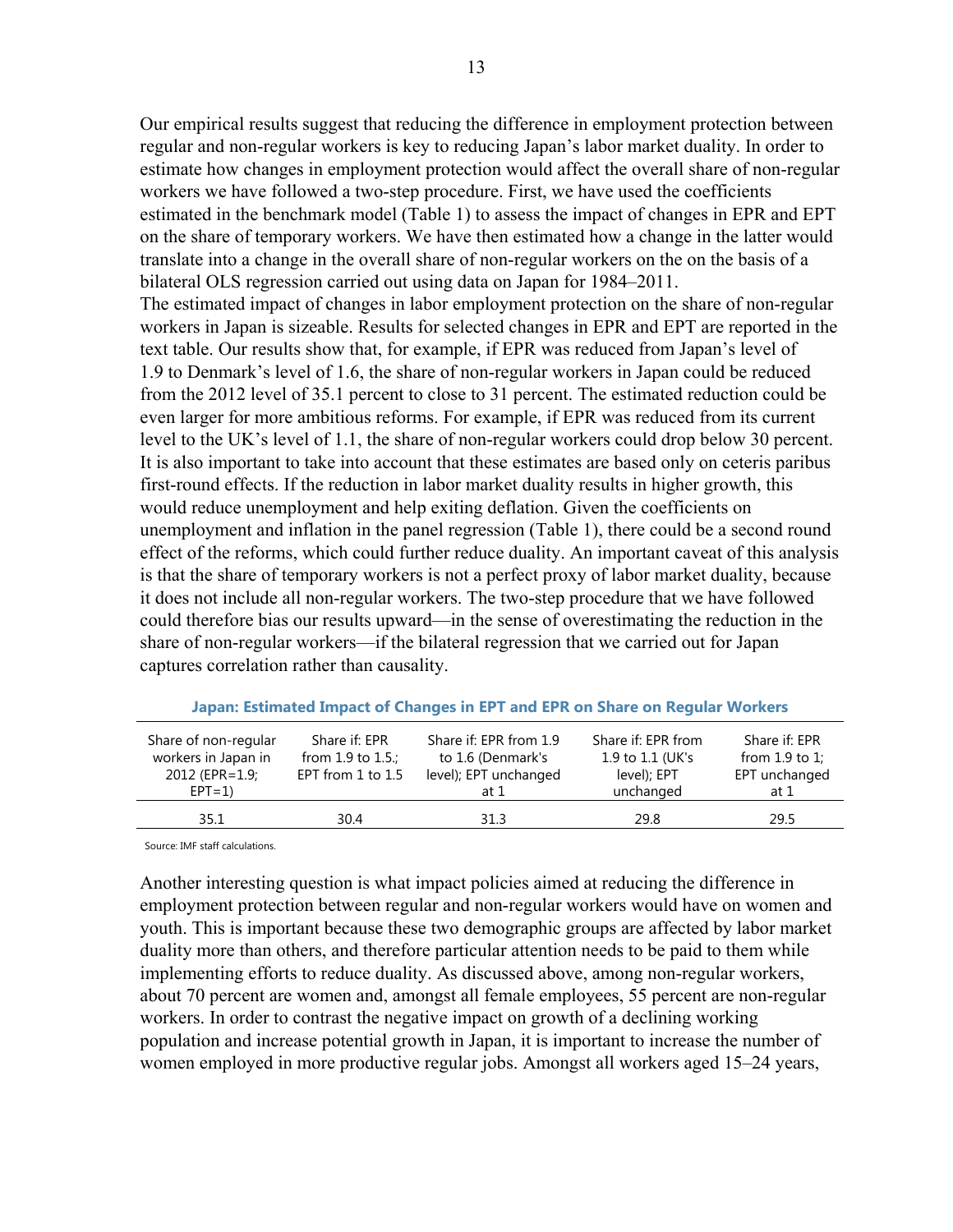the share of non-regulars is about 30 percent. Since, as discussed earlier, it is difficult to switch from non-regular to regular in Japan, these young workers are likely to remain stuck all their working lives in non-regular jobs, unless reforms aimed at reducing duality are implemented. Table 3 shows the results of some additional regressions, in which the dependent variables are the share of temporary workers among female labor force and youth (age 15–24). These dependent variables are regressed on the same explanatory variables used in the benchmark model. The results show that EPR has a positive and statistically significant effect on both shares of temporary female employment and temporary youth employment, while EPT has a negative and significant impact. This analysis suggests that women and youth would benefit from reforms aimed at reducing labor market duality.

In next section, we move to discuss specific policy options to reduce labor market duality in Japan, in light of the empirical results present in this section.

# **V. OPTIONS FOR LABOR MARKET REFORM IN JAPAN**

Options to reform Japan's labor market should take into account country-specific preferences with regard to employment protection. Country preferences can differ widely on this issue and there is no first-best level of protection that is appropriate for every country at every time. The policies suggested below are aimed at striking a balance between maintaining several aspects of the Japanese labor market model, which have served the country well in the past—such as a high level of employment stability and labor relations based on trust between employer and employee—while at the same time reducing the impact of the negative effects of excessive labor market duality**.** 

In light of our empirical results, one reform that could help reduce labor market duality in Japan would be replacing all regular and non-regular contracts currently offered to new hires with a SOEC. Implementing this reform would imply introducing a formal severance pay system, which currently does not exist in Japan. Under the SOEC, employment protection would increase gradually and severance pay would rise with tenure. Introducing a SOEC would therefore drastically reduce firms' marginal costs of converting non-regular to regular positions. The SOEC would imply lower job security compared to current regular employment but higher job security compared to current non-regular employment. According to the panel data estimation that we presented in section IV, a move in this direction would reduce duality. While no country has yet introduced a SOEC, simulations carried out by García-Perez and Osuna (2011) suggest that it would significantly reduce labor market duality in Spain. The level and speed of increase with tenure of severance pay would need to be calibrated while also taking into account policy tradeoffs. Increasing the generosity of unemployment insurance, for example, would lessen the need for severance payments and make it more attractive for firms to move workers to regular positions.

A possible first step to implement the recommendations given in this paper could be a wider use of limited regular ("gentei seishain") contracts. Employees who are classified as limited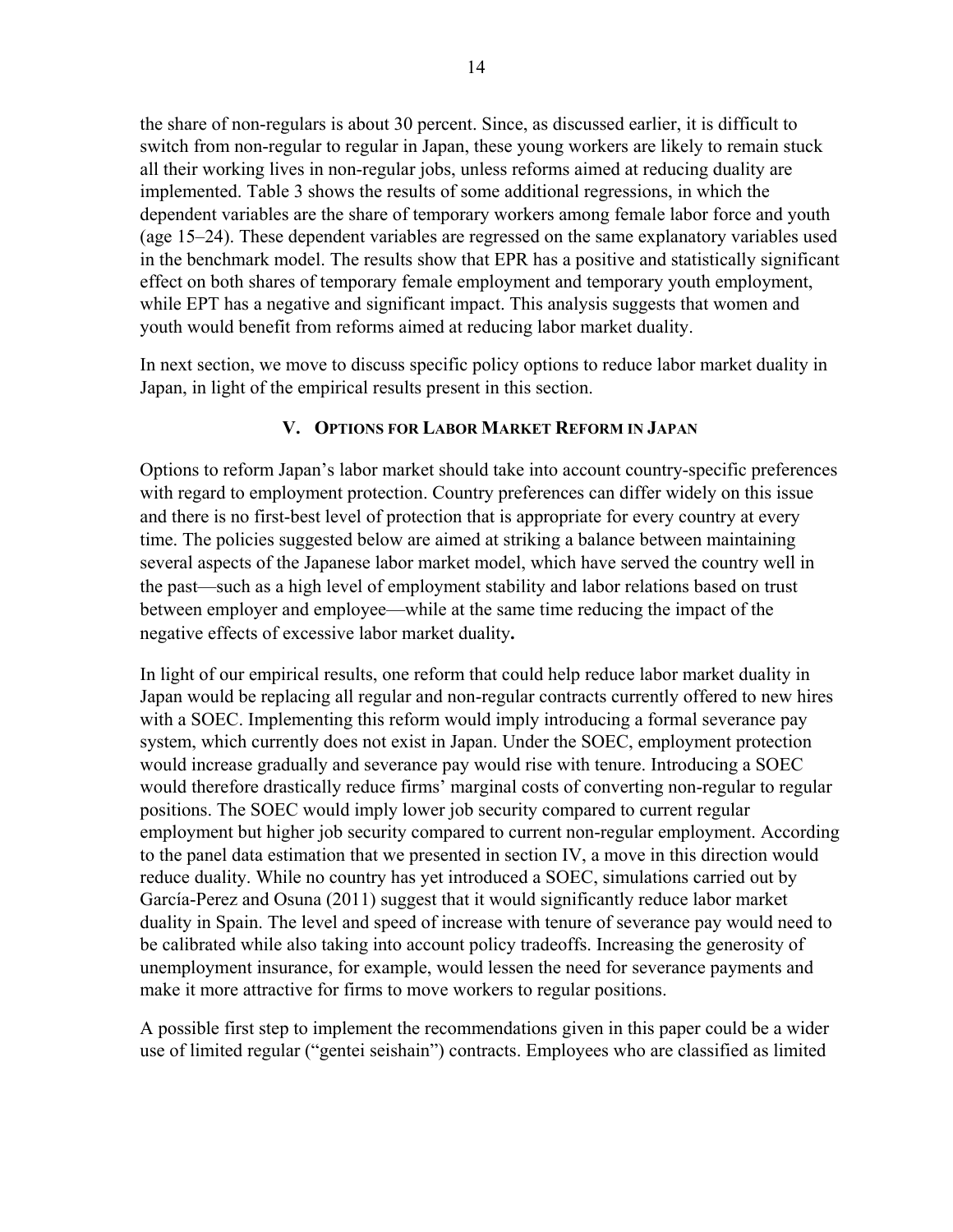|                                                               | STW of<br>Women2/  | STW of<br>Women 3/   | STW of<br>Youth 2/ | STW of<br>Youth 3/ |
|---------------------------------------------------------------|--------------------|----------------------|--------------------|--------------------|
| <b>Dependent Variable: Share of Temporary Workers</b>         |                    |                      |                    |                    |
| <b>Employment Protection Legislation of Regular Workers</b>   | 0.946              | 0.946                | 3.551              | 3.551              |
|                                                               | $[2.13]$ **        | $[3.21]$ ***         | $[4.29]$ ***       | $[9.45]$ ***       |
| <b>Employment Protection Legislation of Temporary Workers</b> | $-0.433$           | $-0.433$             | $-0.919$           | $-0.919$           |
|                                                               | $[-2.95]$ ***      | $[-3.95]$ ***        | $[-3.18]$ ***      | $[-3.40]$ ***      |
| FDI Outflows (percent of GDP)                                 | 0.029              | 0.029                | 0.005              | 0.005              |
|                                                               | $[1.68]$ *         | $[2.01]$ *           | [0.14]             | [0.15]             |
| Female Labor Participation                                    | 0.070              | 0.070                | 0.301              | 0.301              |
|                                                               | $[1.83]$ *         | [1.54]               | $[4.04]$ ***       | $[3.52]***$        |
| Share of Employment in Services                               | $-0.241$           | $-0.241$             | $-0.300$           | $-0.300$           |
|                                                               | $[-5.33]$ ***      | $[-2.19]$ **         | $[-3.55]$ ***      | $[-2.19]$ **       |
| <b>Union Density</b>                                          | $-0.122$           | $-0.122$             | $-0.157$           | $-0.157$           |
|                                                               | $[-2.80]$ ***      | $[-2.02]$ *          | $[-1.95]$ *        | $[-1.62]$          |
| <b>Unemployment Rate</b>                                      | 0.089              | 0.089                | 0.314              | 0.314              |
|                                                               | $[1.77]$ **        | [1.05]               | $[3.13]***$        | $[2.18]$ **        |
| Inflation                                                     | $-0.215$           | $-0.215$             | $-0.537$           | $-0.537$           |
|                                                               | $[-3.72]$ ***      | $[-1.94]$ *          | $[-5.02]$ ***      | $[-4.78]$ ***      |
| Output Gap                                                    | $-0.012$           | $-0.012$             | $-0.028$           | $-0.028$           |
|                                                               | $[-0.26]$          | $[-0.20]$            | $[-0.33]$          | $[-0.29]$          |
| Government Spending on Vocational Training (percent of        | $-0.869$           | $-0.869$             | $-0.279$           | $-0.279$           |
| GDP)                                                          |                    |                      |                    |                    |
| Lagged Dependent Variable                                     | $[-1.18]$<br>0.789 | $[-1.76]$ *<br>0.789 | $[-0.20]$<br>0.803 | $[-0.30]$<br>0.803 |
|                                                               | $[21.75]$ ***      | $[29.84]$ ***        | $[26.00]$ ***      | $[23.18]$ ***      |
| R-squared                                                     | 0.778              | 0.778                | 0.9037             | 0.9037             |

#### **Table 3. Japan: Determinants of Labor Market Duality in a Panel of OECD Countries: Regression Results 1/**

Source: IMF Staff Calculations

1/ T-statistics are reported in parenthesis. \* denotes significance at 10% level, \*\* significance at 5% level, and \*\*\* significance at 1% level. Countries included in the panel are Austria, Belgium, Canada, Denmark, Finland, France, Germany, Ireland, Italy, Japan, Netherlands, Norway, Portugal, Spain, Sweden, Switzerland, and United Kingdom. Annual data for 1985-2010 (or less, depending on availability).

2/ Fixed effects estimation with default standard errors.

3/ Fixed effects estimation with clustered standard errors.

regular workers still enjoy regular worker status and benefits, but with limitations on one or more of the following: (i) job content; (ii) working hours; and (iii) mandatory relocations. Contracts of this kind implicitly introduce lower job protection compared to traditional regular workers, most notably in cases in which the limited regular position is cancelled for economic reason. For currently non-regular workers, on the other hand, the possibility to transition to such limited regular contracts would imply an increase in employment protection and in career and training prospects. Discussions in governmental committees and policy seminars in Japan have recently focused on the possibility of expanding the use of this kind of contract, while at the same time clarifying the legal framework for dismissals of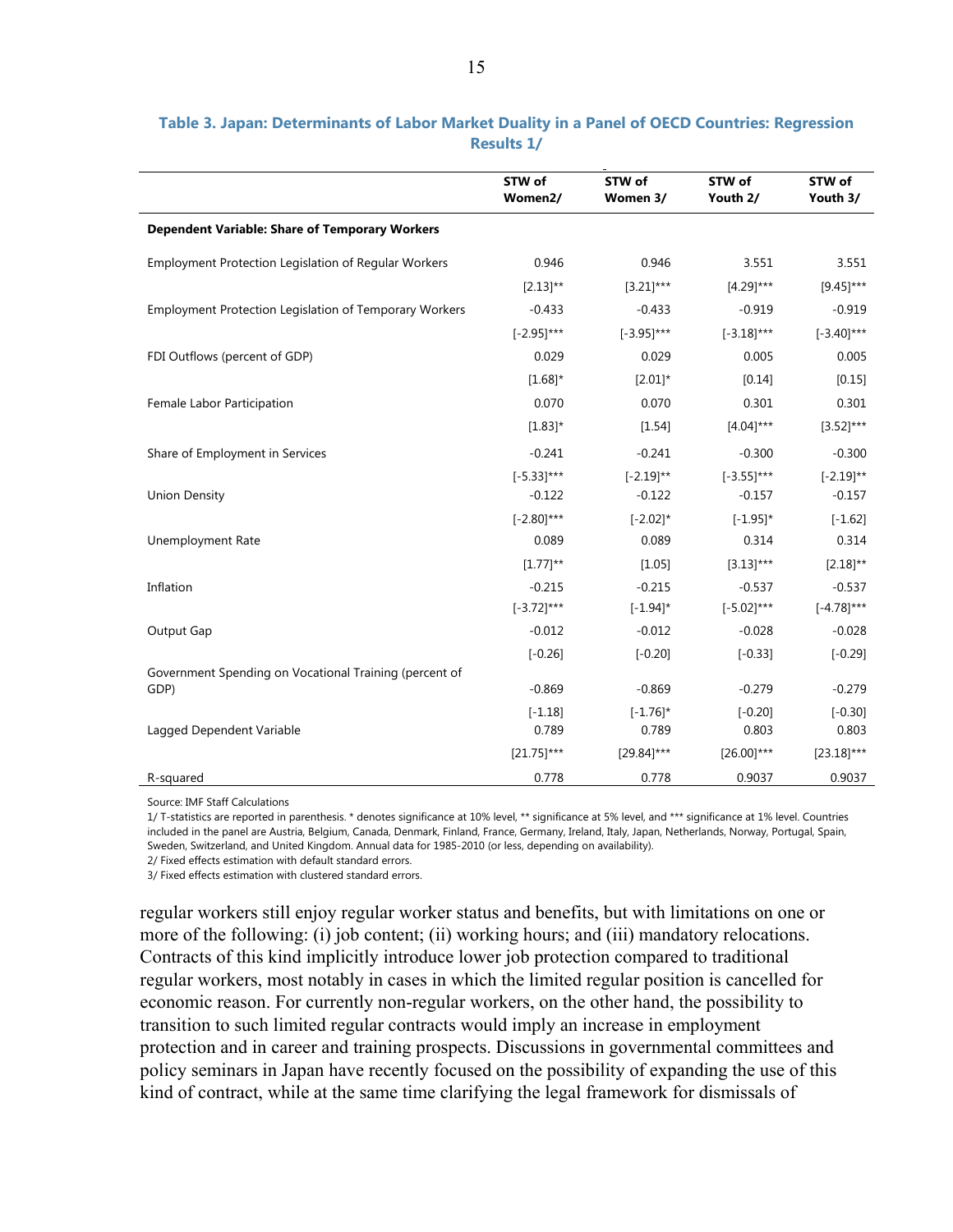limited regular workers, thus reducing uncertainties for firms and encouraging them to move non-regular workers to limited regular status. The limitations that the limited regular status puts on working hours, job content, and mandatory relocations are also consistent with the need to improve work-life balance, which would be important to facilitate acceptance of reduced employment protection compared to current regular employment, as we discuss below.

Some reforms recently approved in Japan go in the direction of facilitating the transition from non-regular to regular employment, but are unlikely to be effective. These include a 5-year rule for conversion from non-regular to regular status, as well as subsidies for firms that convert workers. Under the 5-year rule, fixed term contracts are limited to five years in duration, after which the employees get the option to convert their contract to an indefinite term contract on the same terms. However, the 5-year rule is not likely to be effective because firms can circumvent it by letting temporary workers go before they hit that tenure. For example, Tsuru (2012) pointed out the fact that although European countries have set the maximum allowable duration of successive fixed-term contracts at two to four years, the average total duration of such contracts is significantly shorter than the legal limit in most countries. At the time of writing, the 5-year rule was under review by the government. The subsidies are also unlikely to be effective, because they are too small compared to the expected cost increase of conversion for firms (text table).

| Subsidy Amount for Firms Who Convert Workers from Temporary to Regular |                        |                 |  |
|------------------------------------------------------------------------|------------------------|-----------------|--|
| <b>Transformation Case</b>                                             | Small and Medium Firms | Large Firms     |  |
| 1st temporary worker to become regular                                 | 400,000 yen            | 300,000 yen     |  |
| 2nd to 10th temporary workers to become regular                        | 200,000 yen/case       | 150,000yen/case |  |
| After 10th temporary workers to become regular                         | 0 yen                  | 0 ven           |  |

#### **Subsidy Amount for Firms Who Convert Workers from Temporary to Regular**

Source: Ministry of Health, Labor and Welfare

Introduction of the SOEC or a wider use of limited regular contracts could be complemented by other measures aimed at reducing duality while also helping build consensus for the reform package. One useful reform would be giving workers the right to choose between part-time and full-time work (after a certain tenure period) while maintaining the same hourly wage and legal rights. This would eliminate the incentive for employers to discriminate in favor of full-time workers and against part-time workers in terms of on-thejob training, because any full-time worker might at any point in time decide to switch to parttime (and vice versa). Ultimately, part-time workers would no longer be considered as nonregular workers. A similar reform was introduced in The Netherlands in 2000 and contributed to a significant increase in Female Labor Participation (FLP) there. Guaranteeing new hires the future right to choose between part-time and full-time work would facilitate social and political acceptance of the reduced employment protection (compared to current regular employment) implied by the SOEC.

In general, some elements of the so-called "flexicurity" model could be exported to Japan. Reduced employment protection of regular workers could be complemented by measures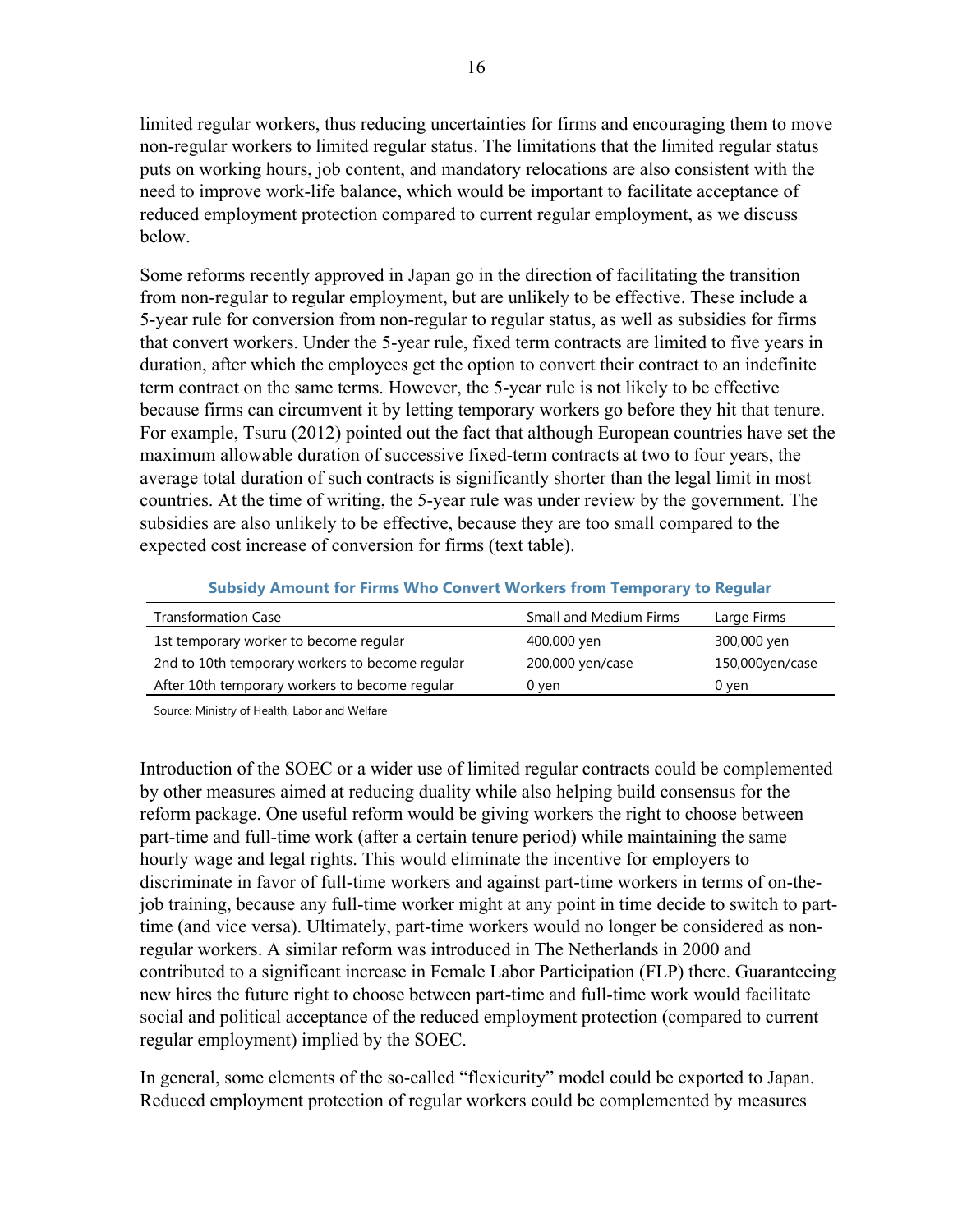aimed at encouraging more job mobility and supporting workers during periods of temporary unemployment. This would mark a shift away from the current Japanese labor market characterized by excessive duality and lifetime employment for regular workers—to one more similar to the Danish "flexicurity" model, in which the focus is on protecting workers rather than jobs. One important measure in this regard would be increasing unemployment insurance benefits (Box 1).

# **Box 1. Japan: Can the Danish "Flexicurity" Model be Exported to Japan?**

"Flexicurity" refers to a combination of labor market flexibility and security that protects employment instead of specific jobs. Moving toward the so-called "flexicurity" model in Japan would imply increasing social safety net

protection against the risk of dismissal, in parallel with employment protection legislation reforms aimed at reducing protection of regular workers (see chart). The Danish flexicurity model is often described as a "golden triangle" composed of (1) flexibility in the labor market, combined with (2) social security protection through unemployment benefits and (3) an active labor market policy. The main idea of flexicurity is that of protecting workers rather than jobs. Instead of trying to secure the same job for the whole working life (job security), flexicurity tries to provide workers lifelong employment possibilities (employment security).



According to recent empirical evidence, unemployment benefits act better than employment protection legislation to ensure workers' job satisfaction. A study based on micro survey data (Origo and Pagani, 2008), finds that what matters for job satisfaction is perceived job security, which depends less on the type of contract and more on the availability of safety nets such as unemployment benefits. In this light, overall job satisfaction is likely to be higher in countries that follow a flexicurity model similar to the Danish one—since workers tend to feel secure about their lifelong employment opportunities—compared to countries with more stringent protection of regular workers, which tend to be characterized by dual labor markets. Moving toward a flexicurity model could therefore improve workers' satisfaction, allowing Japan to achieve higher productivity and promote economic growth.

The most difficult part for Japan are the high fiscal costs of the flexicurity model. In Denmark, it is financed mainly through income taxes, and the country has one of the largest tax wedges in the OECD. In order to export this model to Japan while at the same time containing its costs, it would be necessary to try to keep the aggregate unemployment benefits spending at a sustainable level and avoid the tax wedge to widen excessively. To achieve this, maintaining a low unemployment rate and ensuring an expansion of the income tax base by increasing labor participation would be key.

Moving towards the flexicurity model would also imply strengthening labor market policies. An international comparison shows that in Japan public spending for vocational training and other labor market policies is low: in 2010 it stood at about 0.7 percent of GDP, compared to an OECD average of 1.7 (OECD, 2011). Denmark, in contrast, is among the countries in the world with the most extensive use of active labor market programs. The Denmark labor market system allows the unemployed to have access to education, subsidized job training in both public and private companies, job search assistance courses and a number of other services. The unemployed have the right, as well as the duty, to use these programs. Such mandatory programs prevent moral hazard and abuse of unemployment benefits, while at the same time help the unemployed to upgrade their skills and encourage job seeking. In Japan, in certain fields such as civil engineering, child care, medical and welfare services, there is a shortage of workers. Well targeted labor market program could focus on the problem of skills mismatches in such fields. Unlike in the past, Japanese companies are now much less willing and/or able to invest in on-the-job training, and the role of the government in this area could therefore be larger than in the past.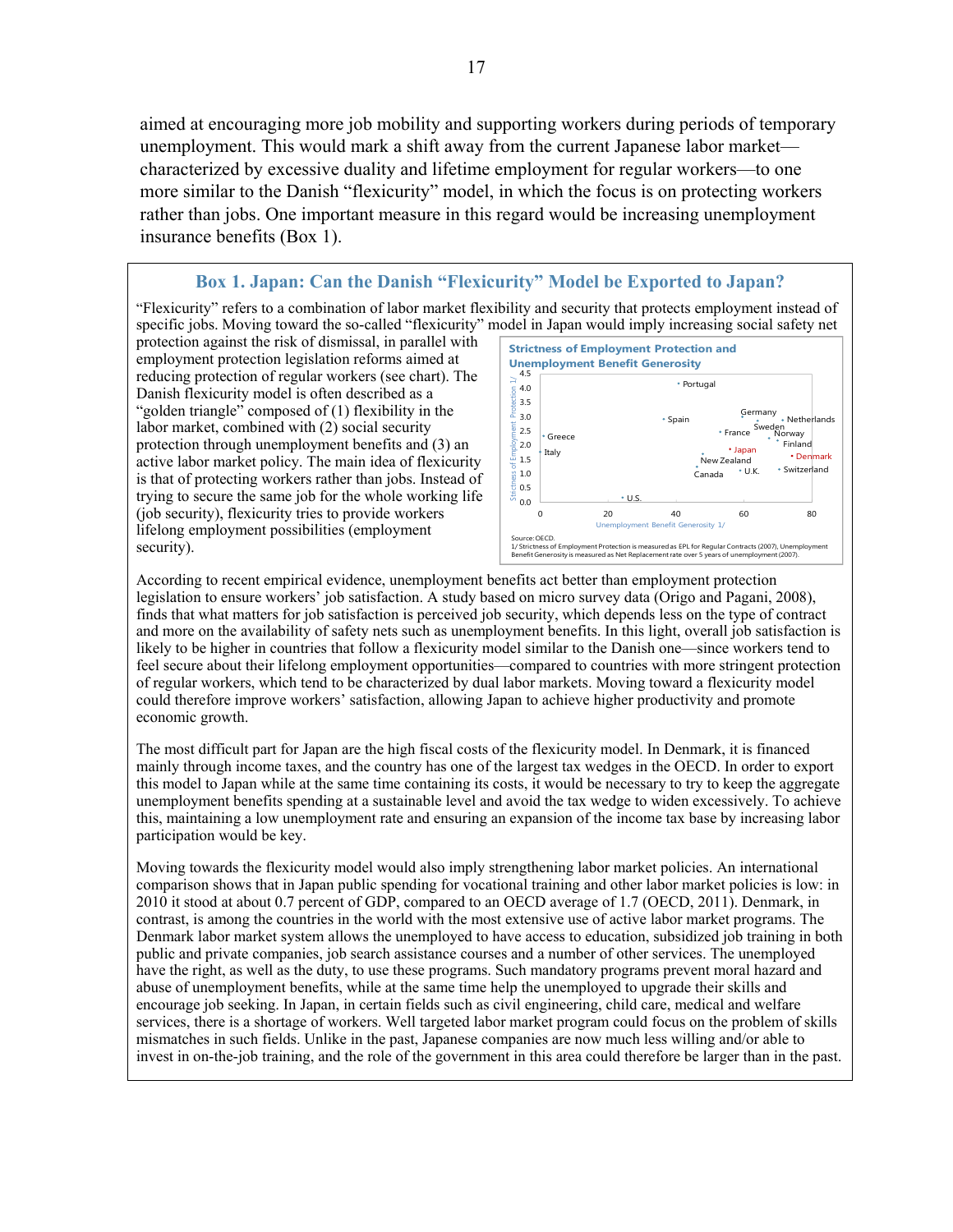Policies aimed at raising wages would also facilitate acceptance of reduced employment protection compared to current regular employment, while at the same time help exiting deflation. Real wage and productivity growth trends in the last twenty years suggest that there is scope for wage increases in Japan. As shown in the text charts, labor productivity growth in Japan outstripped real wage growth in the last twenty years. Japan also stands exceptionally low amongst G7 countries in terms of average annual real wage growth rate despite its relatively high productivity growth. Against this backdrop, the authorities have recently been using moral suasion and tax incentives to encourage companies to increase wages. Given the importance of increasing wages to exit deflation, the implementation of policies aimed at encouraging wage growth is appropriate. Box 2 discusses some options in this regard.



For the proposed package of reforms to work, "soft institutions" would also need to change. In particular, in order to make the reduction in employment protection of regular workers socially and politically acceptable, some negative aspects of regular work also need to be reformed. The loss of job protection for regular workers can be compensated by reforms that improve the work-life balance, such as increased accessibility to annual leave, the right to refuse involuntary relocations, and reduction of overtime work. Although an international comparison shows that Japanese workers work less than those in Italy and the U.S. (see charts), these data are likely to underestimate the use of overtime for regular workers in Japan because they include part-time workers. Working until very late in the night (a lot more than total 49 hours per week) among full-time workers is very common in Japan and anecdotal evidence suggests that the problem is more serious than in most other advanced countries. One of the reasons for this is that it is cheaper for firms to ask regular workers to

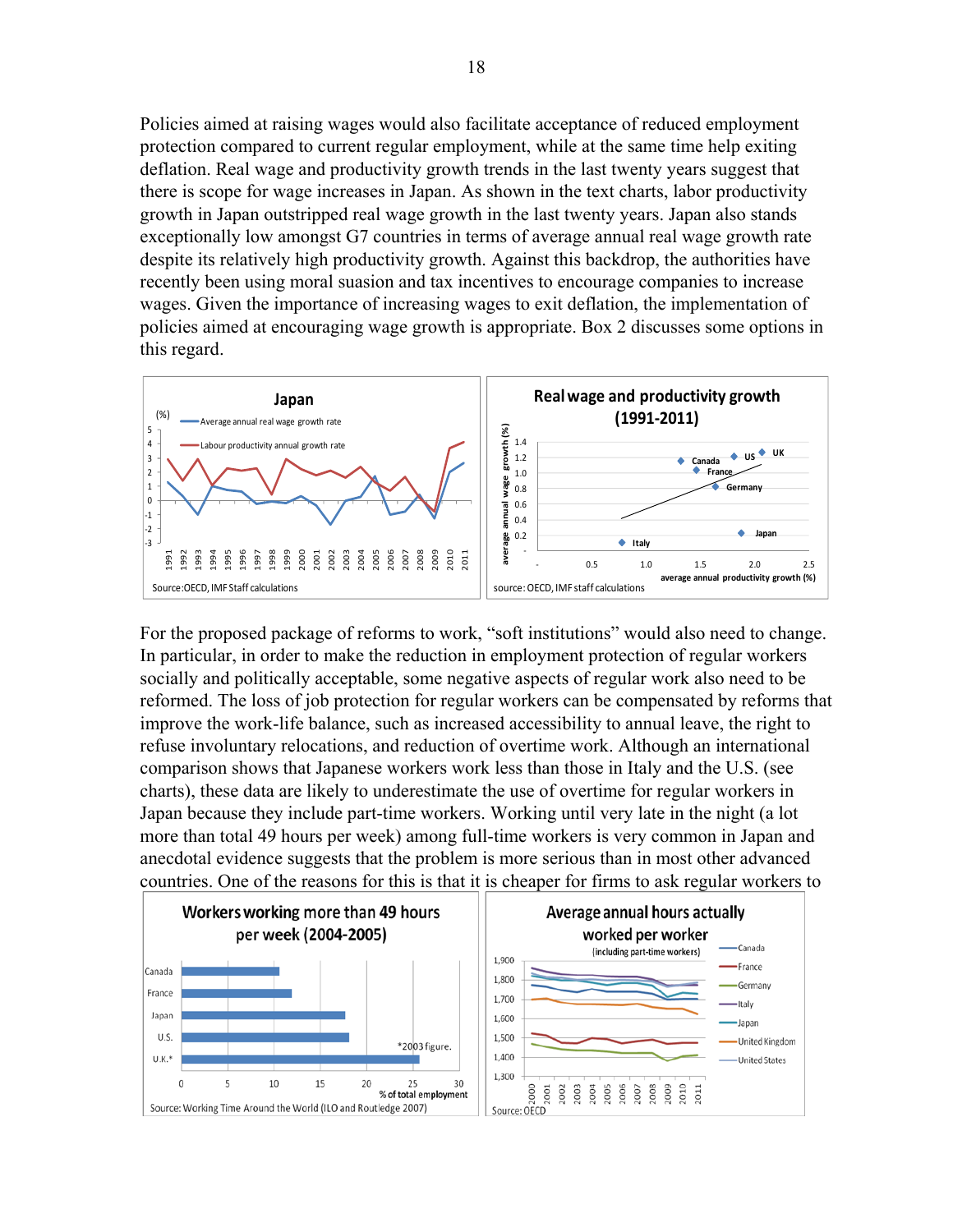do overtime than to expand employment. The premium that employers have to pay for work outside statutory hours is only 25 percent of the regular hourly wage. Overtime also does not count toward bonuses, which accounts for 20–30 percent of worker's annual earnings in big firms. Measures aimed at eliminating these biases in favor of overtime use would help, but a voluntary change in working practices by firms ("soft institutions") would also be required.

#### **Box 2. Japan: Options for Wage Policy in Japan**

One option for a policy of wage growth in Japan is a simple continuation of the "moral suasion" strategy used by the authorities this year, in which the government encourages wage growth by asking profit-making companies to increase wages, but without being directly involved in the negotiations. However, unless moral suasion is implemented together with other measures, its effectiveness is likely to be limited. The result of this year's negotiations provides a clear example of the limits of moral suasion, since most of the pay increases were in the form of one-off bonuses, which could be reverted next year and would not be perceived as permanent income by workers, thus providing only a temporary boost to domestic demand and inflation. It is also difficult to assess how much of the pay increases granted this year was due to moral suasion and how much to other factors (for example, expected higher profits due to the weaker yen).

A more comprehensive option would be a wider policy of "social concertation," in which the government becomes more directly involved in wage negotiations with firms and trade unions. Similar policies have been followed in the past decades in several European countries. While the focus in Europe was on fighting inflation through wage moderation, the framework could be adapted in Japan to one in which the goal is to increase wages and exit deflation. Japan's wage bargaining system, although not classifiable as "centralized" in the traditional sense, provides for a high degree of synchronization and coordination of wage settlements, and is therefore compatible with the implementation of a social concertation framework. One advantage of a "social concertation" policy is that the "exit strategy" from a policy of high wage growth would be relatively easy, because if wage growth becomes excessive and starts outstripping labor productivity, the government could simply stop advocating for higher wages.

The FY 2013 fiscal package also includes tax incentives for companies that raise wages. This measure, which became effective in April 2013 and is scheduled to last for three years, will allow businesses to reduce corporate taxes by an amount equivalent to 10 percent of wage growth. In order to qualify for the tax cut, companies would need to increase total pay (including bonuses) more than 5 percent compared to the previous year, and also have non-decreasing average wages since the previous year. One disadvantage of this measure is that it does not discriminate in favor of increases in the base wage (compared to increase in bonuses). In addition, political pressures could arise to extend the tax incentive even after wage growth and inflation pick up.

A minimum wage hike would be likely to increase average wages, but with policy trade-offs on the employment side. According to IMF (2013) an increase in the minimum wage is likely to increase overall wages, with small

negative effects or no effects on unemployment. However, for specific groups of workers (youth, women, and workers in small firms) the effects on employment tend to be negative. In the case of Japan, Kambayashi et al. (2010), argue that the minimum wage increase during 1994-2003 provided a wage floor for female workers, but this came at the cost of moderate employment loss among lowskilled, middle-aged female workers. Given that Japan's minimum wage is one of the lowest amongst OECD countries (see chart), a minimum wage hike could be considered as part of the strategy to increase wages. The policy trade-offs of this measure (higher wages in exchange for some employment loss for some categories of workers)

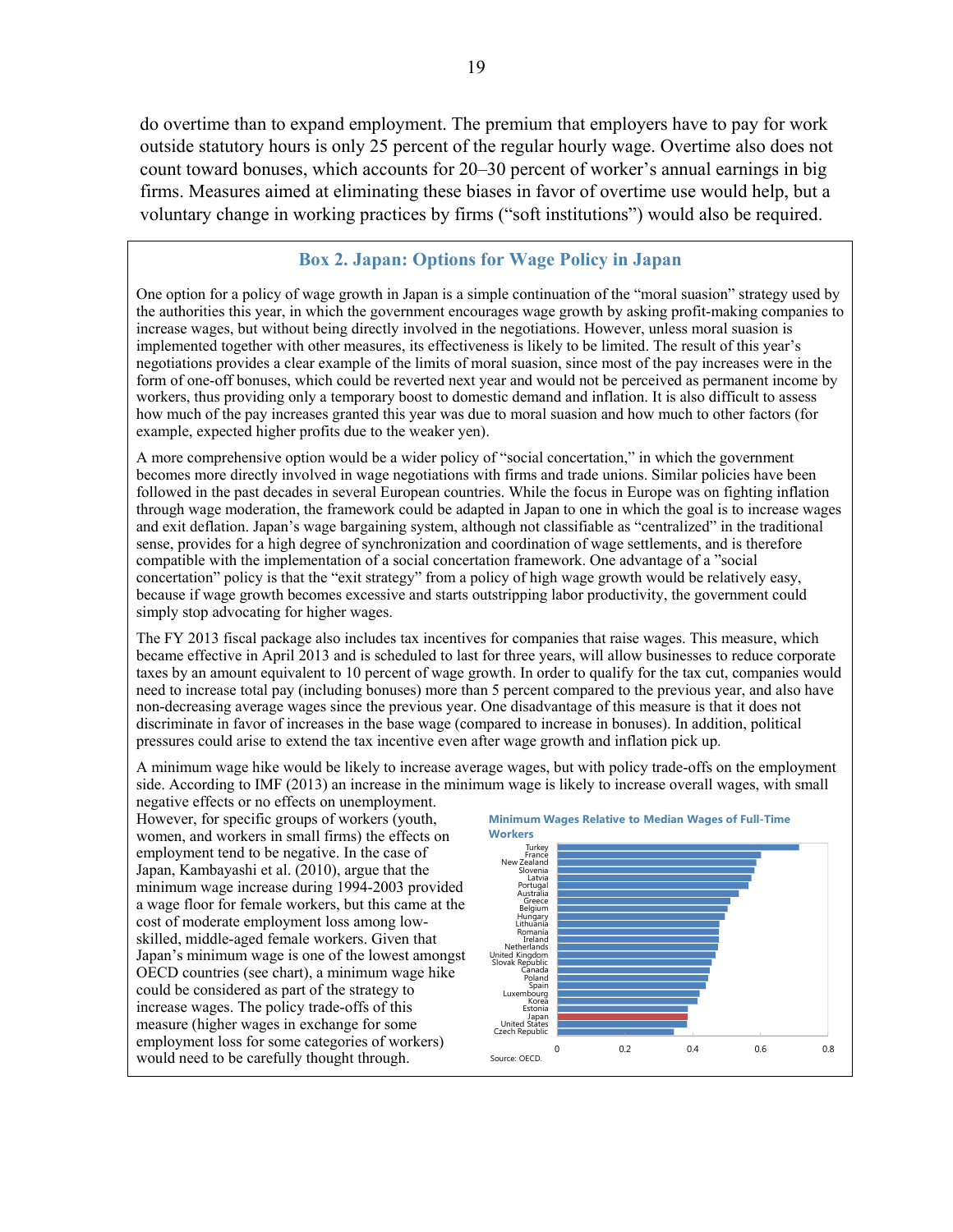#### **VI. CONCLUSIONS**

This paper argues that, while Japan's labor market duality has some positive aspects, it also entails high economic costs. In particular, microeconomic studies and international experiences suggest that excessive labor market duality can reduce TFP due to a negative impact on non-regular workers' effort and on firms' incentives to train them. Excessive duality has also negative consequences on social cohesion in Japan, thus also posing an indirect economic cost by potentially eroding support for needed structural reforms, which could increase potential growth.

On the basis of cross-country empirical evidence on the determinants of labor market duality, the paper proposes several reform options for Japan. Our empirical findings suggest that reducing the difference in employment protection between regular and non-regular workers would substantially reduce labor market duality in Japan. One reform consistent with these findings is the introduction of an SOEC for all workers, under which employment protection would increase gradually and severance pay would rise with tenure. This reform would imply lower job security compared to current regular employment but higher job security compared to current non-regular employment. Introduction of a SOEC could be complemented by other reforms aimed at compensating for the reduced employment protection of regular workers, such as higher unemployment benefits, giving workers the right to choose between full-time and part-time work, and measures to improve life-work balance. Policies aimed at increasing wages would also facilitate social and political acceptance of the reform, while also helping to exit deflation.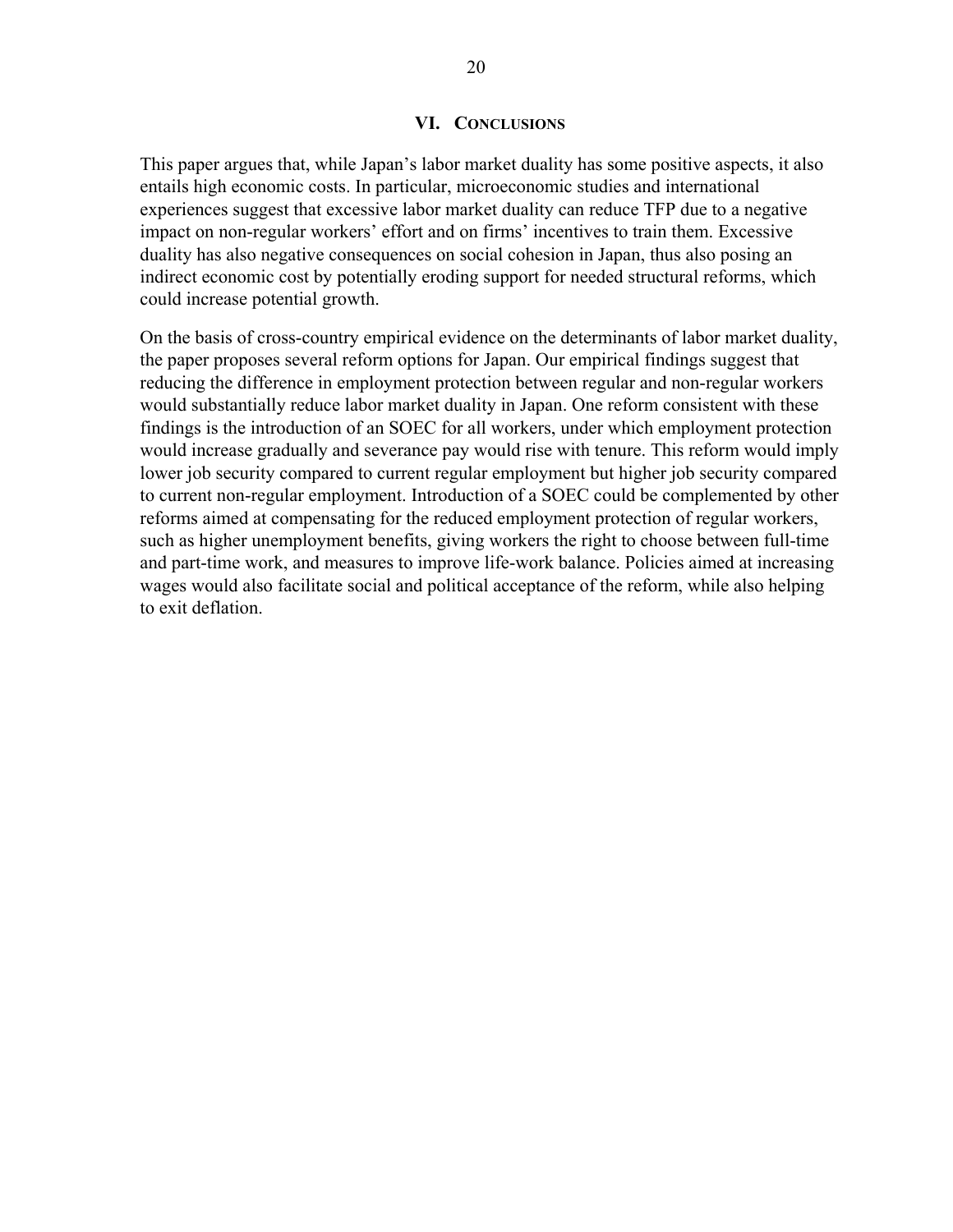#### **APPENDIX**

# **A. Benchmark Model**

An econometric model of structural determinants of labor market duality was estimated using a panel of 17 OECD countries: Austria, Belgium, Canada, Denmark, Finland, France, Germany, Ireland, Italy, Japan, Netherlands, Norway, Portugal, Spain, Sweden, Switzerland, and the United Kingdom. The data are annual for 1985–2010 (or less, depending on availability). Country fixed effects were included in the regression. A Hausman test rejected the null hypothesis that a random effect model would be statistically different from a fixed effects one.

The specification of the benchmark model (results presented in Table 1 in the text) is as follows

 $TS_{it} =$  $\alpha_1 TS(-1)_{it} + \alpha_2 EPR_{it} +$  $\alpha_3 EPT_{it} + \alpha_4 FDIOUT_{it} + \alpha_5 FLP_{it} + \alpha_6 SERVEMPL_{it} + \alpha_7 UD_{it} + \alpha_8 UN_{it} + \alpha_9 INFL_{it} + \alpha_{10} OG_{it} +$  $+\alpha_{11}$ SPENDTR<sub>it</sub> +  $\gamma_i$  +  $u_{it}$ 

Where our proxy of labor market duality, TS, is the share of temporary workers, available from OECD, and  $\gamma_i$  denotes the country-specific fixed effect.

Explanatory variables are defined as follows:

- EPR is the index of employment protection of regular workers, available from OECD
- EPT is the index of employment protection of temporary workers, available from **OECD**
- FDIOUT are FDI outflows as percentage of GDP, available from the World Bank
- FLP is female labor participation, from the World Bank
- SERVEMPL is the share of employment in services, from the World Bank
- UD is union density, from OECD
- UN is the unemployment rate, from the World Bank
- INFL is annual average CPI inflation, from the World Bank
- OG is the output gap, from OECD
- SPENDTR is government spending on vocational training as percentage of GDP, from OECD

# **B. Alternative Specifications**

We checked the robustness of our results by estimating the following four alternative specifications (results presented in Table 2 in the main text):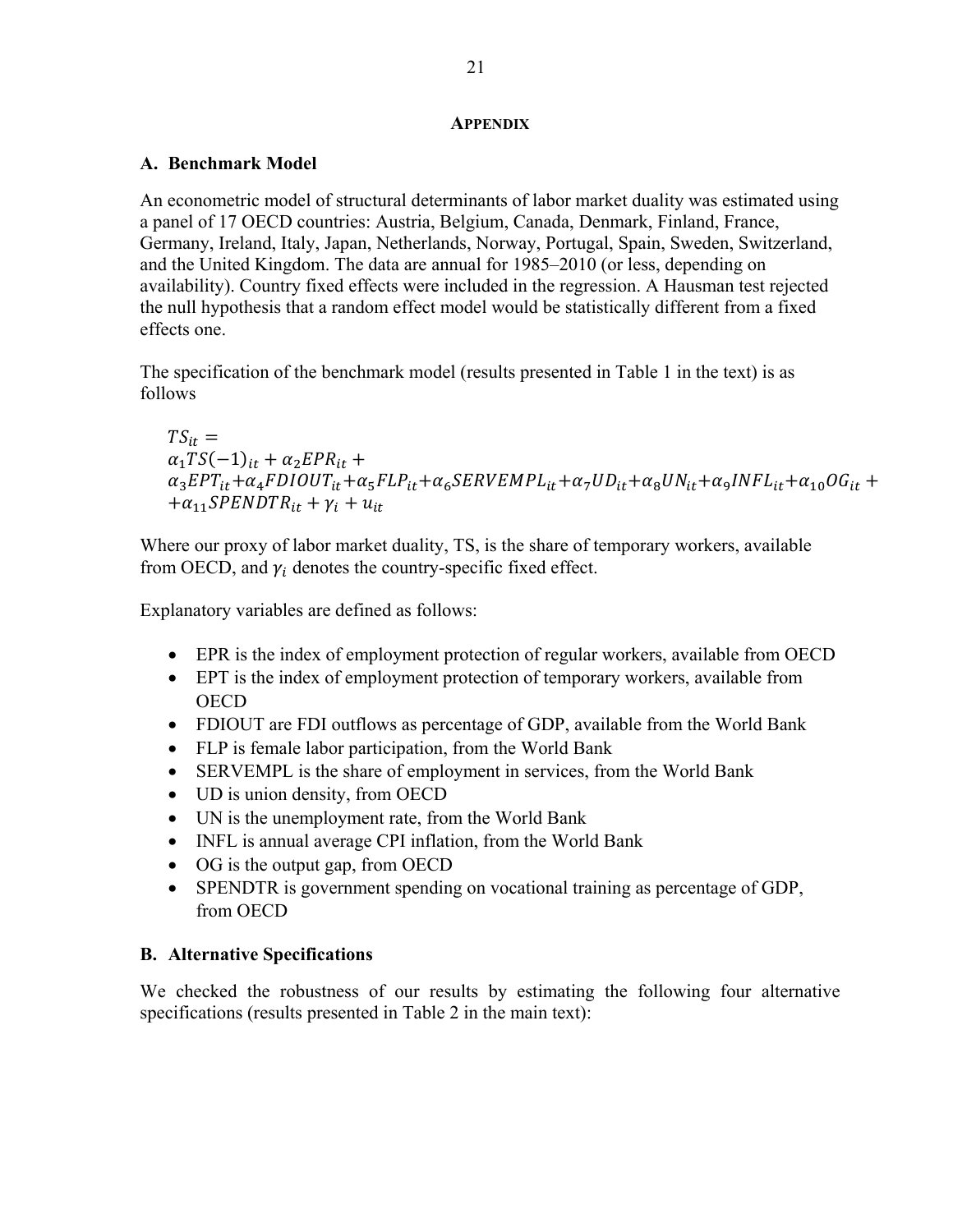$$
TS_{it}
$$
  
=  $\alpha_1 TS(-1)_{it} + \alpha_2 EPRI_{it} + \alpha_3 EPRNS + \alpha_4 EPRDD$   
+  $\alpha_5 EPTFT_{it} + \alpha_6 EPTWA$   
+  $\alpha_7 FDIOUT_{it} + \alpha_8 FLP_{it} + \alpha_9 SERVEMPL_{it} + \alpha_{10} UD_{it} + \alpha_{11} UN_{it} + \alpha_{12} INFL_{it} + \alpha_{13} OG_{it}$   
+  $\alpha_{14} SPENDTR_{it} + \gamma_i + u_{it}$ 

 $TS_{it}$  $= \alpha_1 TS(-1)_{it} + \alpha_2 EPR_{it}$  $+\alpha_3 EPT_{it}+\alpha_4 FDI_{it}+\alpha_5 FLP_{it}+\alpha_6 SERVEMPL_{it}+\alpha_7 UD_{it}+\alpha_8 UN_{it}+\alpha_9 INFL_{it}+\alpha_{10} OG_{it}$  $+ + \alpha_{11}$ SPENDTR<sub>it</sub> +  $\gamma_i$  +  $u_{it}$ 

 $TS_{it}$  $= \alpha_1 TS(-1)_{it} + \alpha_2 EPR_{it}$  $+\alpha_3 EPT_{it}+\alpha_4 OPEN_{it}+\alpha_5 FLP_{it}+\alpha_6 SERVEMPL_{it}+\alpha_7 UD_{it}+\alpha_8 UN_{it}+\alpha_9 INFL_{it}+\alpha_{10} OG_{it}$  $+ + \alpha_{11} SPENDTR_{it} + \gamma_i + u_{it}$ 

 $TS_{it}$  $= \alpha_1 TS(-1)_{it} + \alpha_2 EPR_{it}$  $+\alpha_3 EPT_{it}+\alpha_4 FDIOUT_{it}+\alpha_5 FLP_{it}+\alpha_6 SERVEMPL_{it}+\alpha_7 UD_{it}+\alpha_8 UN_{it}+\alpha_9 INFL_{it}+\alpha_{10} GROWTH_{it}$  $+ + \alpha_{11} SPENDTR_{it} + \gamma_i + u_{it}$ 

Where the new explanatory variables are defined as follows:

- EPRI is the OECD sub-index of employment protection for regular workers related to procedural inconvenience
- EPRNS is the OECD sub-index of employment protection for regular workers related to notice period and severance pay
- EPDD is the OECD sub-index of employment protection for regular workers related to difficulty of dismissal
- EPTFT is the OECD sub-index of employment protection for temporary workers related to strictness of protection of fixed-term contracts
- EPTWA is the OECD sub-index of employment protection for temporary workers related to strictness of protection of temporary work agency contracts
- FDI is total FDIs (outflow plus inflows) as percentage of GDP, from the World Bank
- OPEN is trade openness, defined as exports plus imports as percentage of GDP, from the World Bank
- GROWTH is real GDP growth, from the World Bank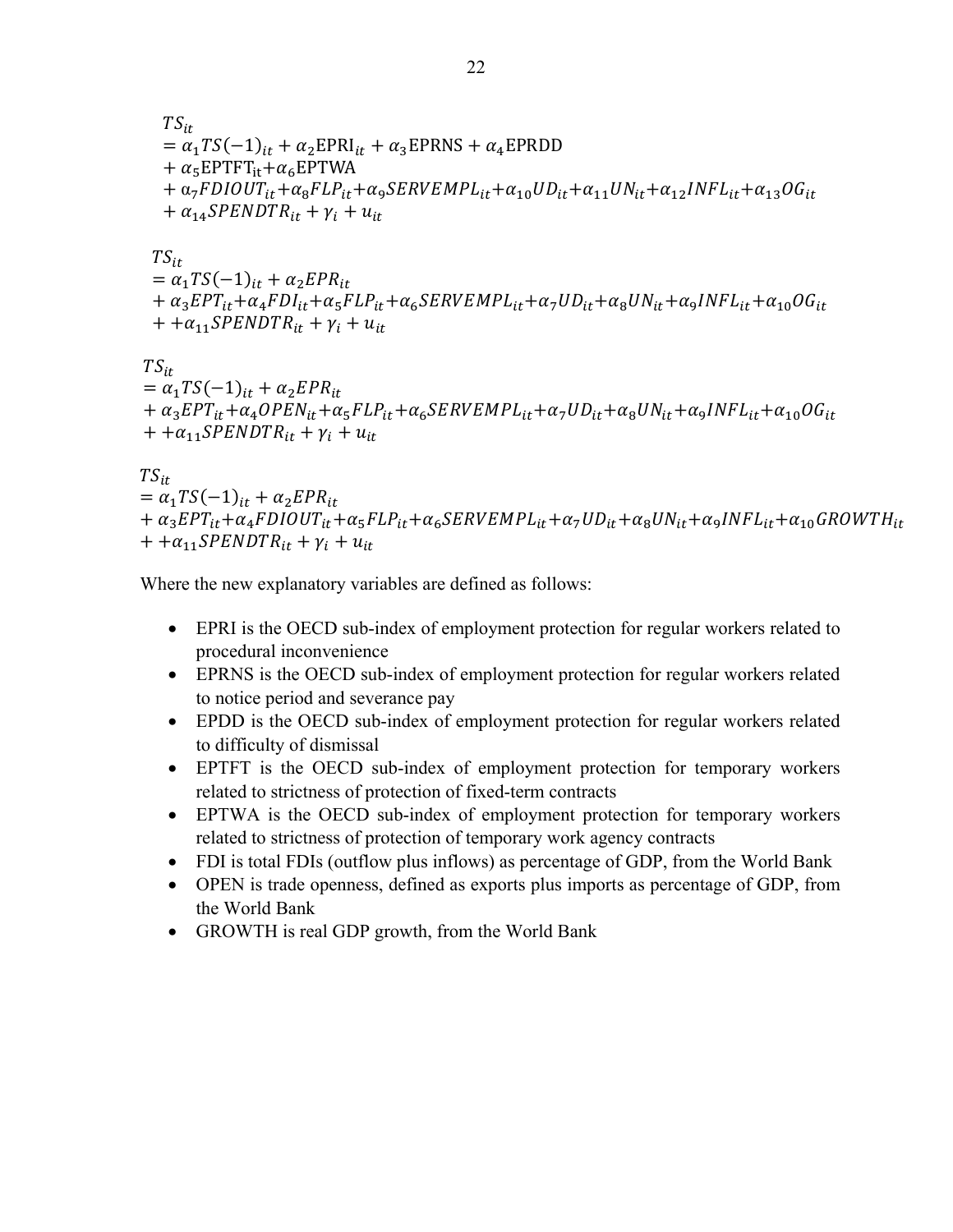#### **REFERENCES**

- Abe, Masahiro, Yoshio Higuchi, and Mitsuru Sunada, 2004, "The Impact of Computerization on Regular Employment," RIETI Discussion Paper No. 04-J-043 (Tokyo: Research Institute of Economy, Trade and Industry). Available via the Internet: http://www.rieti.go.jp/jp/publications/summary/04110001.html.
- Ariga, Ken, Masako Kurosawa, Fumio Ohtake, Masaru Sasaki, and Shoko Yamane, 2013, "Organization Adjustments, Job training and Productivity: Evidence from Japanese Automobile Makers," *Journal of the Japanese and International Economies*, Vol. 27 (March), pp.1–34.
- Asano, Hirokatsu, Takahiro Ito, and Daiji Kawaguchi, 2011, "Why Has the Fraction of Contingent Workers Increased? A Case Study of Japan," RIETI Discussion Paper No. 11-E-021 (Tokyo: Research Institute of Economy, Trade and Industry). Available via the Internet: http://www.rieti.go.jp/jp/publications/summary/11030030.html.
- Booth, Alison, Marco Francesconi, and Jeff Frank, 2002, "Temporary Jobs: Stepping Stones Or Dead Ends," *Economic Journal*, Vol. 112 (June), pp. F189–F213.
- Damiani, Mirella, Fabrizio Pompei, and Andrea Ricci, 2011, "Temporary Job Protection and Productivity Growth in EU Economies," *Quaderni del Dipartimento di Economia*, *Finanza e Statistica* 87/2011 (Perugia: University of Perugia).
- di Giovanni, Julian; Andrei A. Levchenko, 2009, "Trade Openness and Volatility,*" The Review of Economics and Statistics*, Vol. 91 (August), pp. 558–85.
- Dolado, Juan Jóse, Salvador Ortigueira, and Rodolfo Stucchi, 2011. "Does Dual Employment Protection Affect TFP? Evidence from Spanish Manufacturing Firms," Economics Working Papers 11-37 (Madrid: Charles III University of Madrid).
- Fukao, Kyoji, Ryo Kambayashi, Daiji Kawaguchi, Hyoeg Ug Kwong, Young Gak Kim, and Izumi Yokoyama, 2007, "Deferred Compensation: Evidence from Employer-Employee Matched Data from Japan," Hi-Stat Discussion paper series No. 187 (Tokyo: Hitotsubashi University).
- García-Perez, Jose Ignacio, and Victor Osuna, 2011, "The Effect of Introducing a Single Open Ended Contract in the Spanish Labor Market," *mimeo* (Seville: Pablo de Olavide University).
- Gaston, Noel, and Tomoko Kishi, 2007, "Part-time Workers Doing Full Time Work in Japan," *Journal of the Japanese and International Economies*, Vol. 21 (December), Issue 4, pp. 435–54.
- Genda, Y., 2010, "No Dignity for Humans—The 2000s Labor Market," *Minerva Publishing*, Kyoto.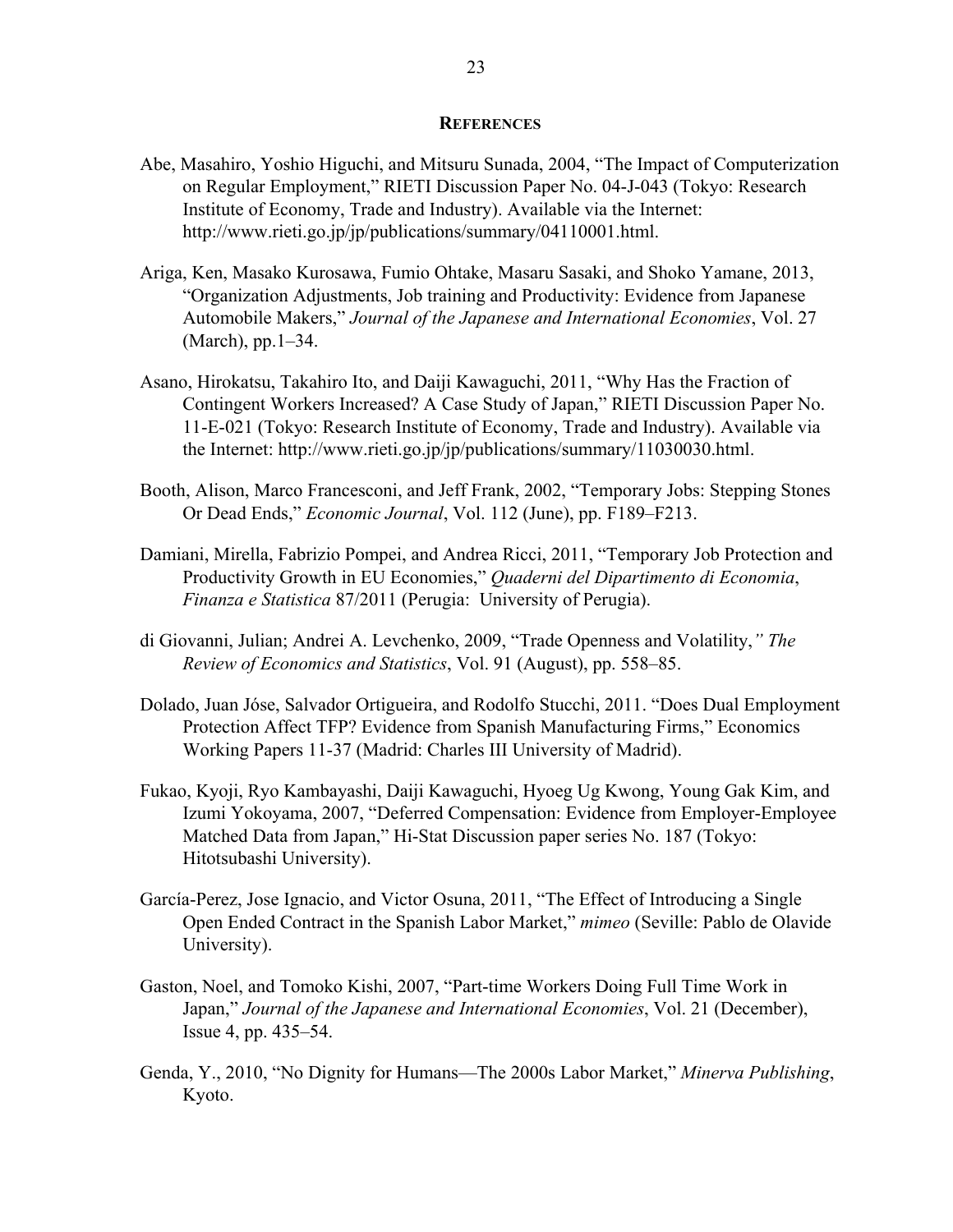- Hohendanner, C., 2010, "Unsichere Zeiten, Unsichere Verträge?" *In: IAB-Kurzbericht 14*, Nürnberg.
- IMF, 2013, "Jobs and Growth: Analytical and Operational Considerations for the Fund." Available via the Internet: www.imf.org/external/np/pp/eng/2013/031413.pdf.
- Jaumotte, Florence, 2011, "The Spanish Labor Market in a Cross-Country Perspective," IMF Working Paper 11/11 (Washington: International Monetary Fund).
- JILPT, 2011, "Non-regular Employment—Issues and Challenges Common to the Major Developed Countries." JILPT Report No. 10 (Tokyo: The Japan Institute for Labor Policy and Training).
- Jones, R. S., 2007, "Income Inequality, Poverty and Social Spending in Japan," OECD Economics Department Working Papers No. 556 (Paris: Organization for Economic Co-operation and Development).
- Kambayashi, Ryo, Daiji Kawaguchi, and Ken Yamada, 2010, "The Minimum Wage in a Deflationary Economy: The Japanese Experience, 1994–2003," IZA Discussion Papers No. 4949 (Bonn: Institute for the Study of Labor).
- Kawaguchi, Daiji, Ryo Kambayashi, Young Gak Kim, Hyeog Ug Kwong, Satoshi Shimizutani, Kyoji Fukao, Tatsuji Makino, and Izumi Yokoyama, 2006, "Are Wagetenure Profiles Steeper than Productivity-tenure Profiles? Evidence from Japanese Establishment Data from the Census of Manufacturers and the Basic Survey Wage Structure," Hi-Stat Discussion Paper Series No. 189 (Tokyo: Hitotsubashi University).
- Kosugi, R., 2010, "Constructing a Career in Non-Regular Employment," *Labor Issues*, No. 602.
- Kume, Koichi, Fumio Ohtake, Hiroko Okudaira, and Kotaro Tsuru, 2010, "Measuring Social Exclusion of Non Regular Workers in Japan," RIETI Discussion Paper No. 10-J-025 (Tokyo: Research Institute of Economy, Trade and Industry). Available via the Internet: http://www.rieti.go.jp/en/publications/summary/10030010.html.
- Kume, Koichi; Fumio Ohtake, Hiroko Okudaira, and Kotaro Tsuru, 2011, "An Empirical Analysis on the Happiness of Japanese Non-Regular Workers," RIETI Discussion Paper No. 11-J-061 (Tokyo: Research Institute of Economy, Trade and Industry). Available via the Internet: http://www.rieti.go.jp/en/publications/summary/11040029.html.
- Machikita, Tomohiro, and Hitoshi Sato, 2001, "Temporary Jobs and Globalization: Evidence from Japan," RIETI Discussion Paper No. 11-E-029 (Tokyo: Research Institute of Economy, Trade and Industry). Available via the Internet: www.rieti.go.jp/jp/publications/dp/11e029.pdf